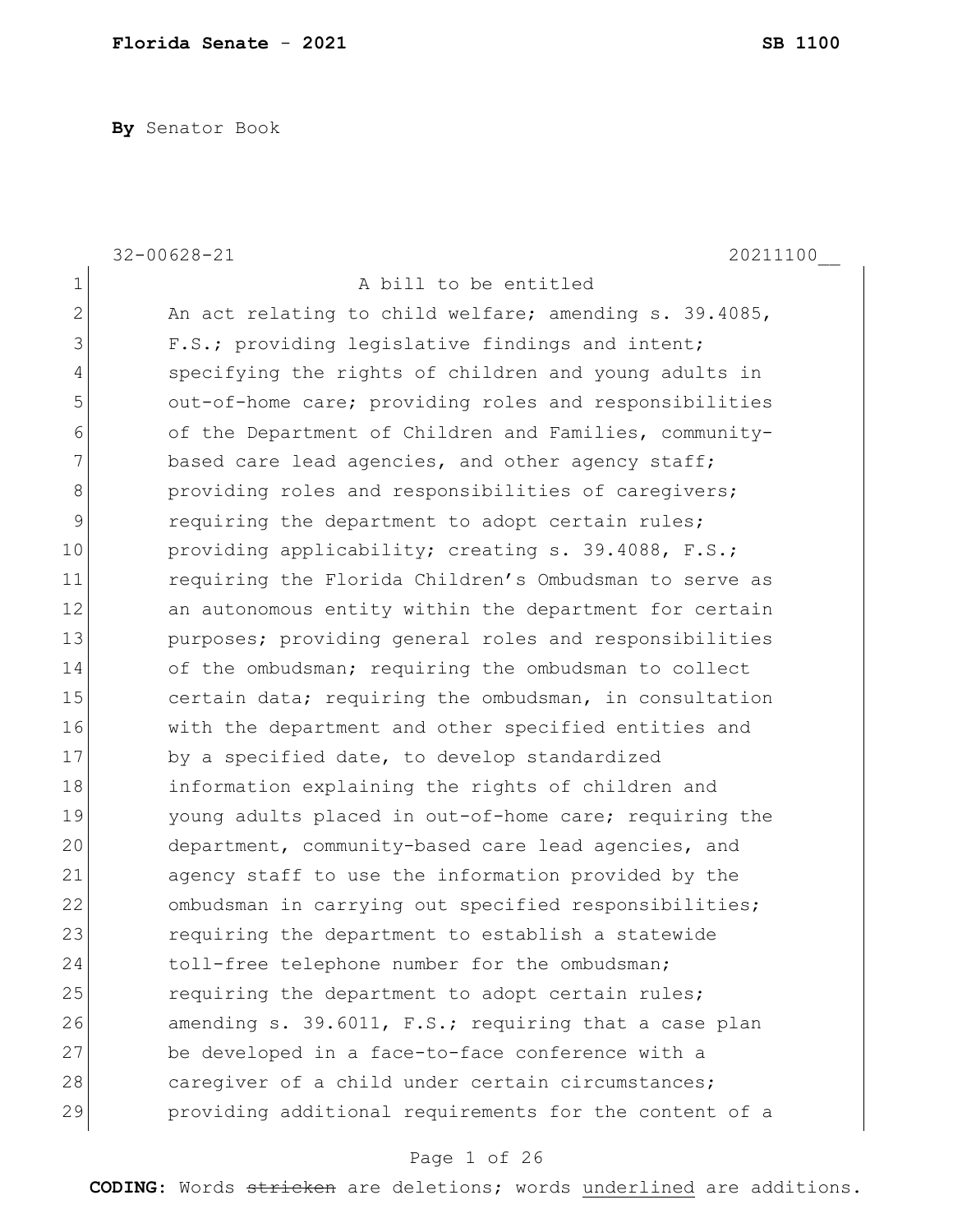32-00628-21 20211100\_\_ 30 case plan; providing additional requirements for a 31 case plan when a child is 14 years of age or older or 32 is of an appropriate age and capacity; requiring the 33 department to provide a copy of the case plan to the 34 caregiver of a child placed in a licensed foster home; 35 amending s. 39.604, F.S.; requiring a caseworker to 36 provide specified information relating to subsidies 37 bhat early learning coalitions provide to caregivers 38 of certain children; amending s. 39.701, F.S.; 39 providing additional requirements for social study 40 reports for judicial review; amending s. 409.1415, 41 F.S.; providing additional requirements for 42 **caregivers; amending s. 409.175, F.S.; providing** 43 additional requirements for the licensure and 44 operation of family foster homes, residential child-45 caring agencies, and child-placing agencies; amending 46 s. 409.1753, F.S.; requiring a lead agency, rather 47 than the department, to provide caregivers with a 48 telephone number when the caseworker is unavailable; 49 amending s. 409.988, F.S.; requiring lead agencies to 50 recruit and retain foster homes; amending s. 39.6013, 51 F.S.; conforming a cross-reference; providing an 52 effective date. 53 54 Be It Enacted by the Legislature of the State of Florida: 55 56 Section 1. Section 39.4085, Florida Statutes, is amended to 57 read: 58 (Substantial rewording of section. See

#### Page 2 of 26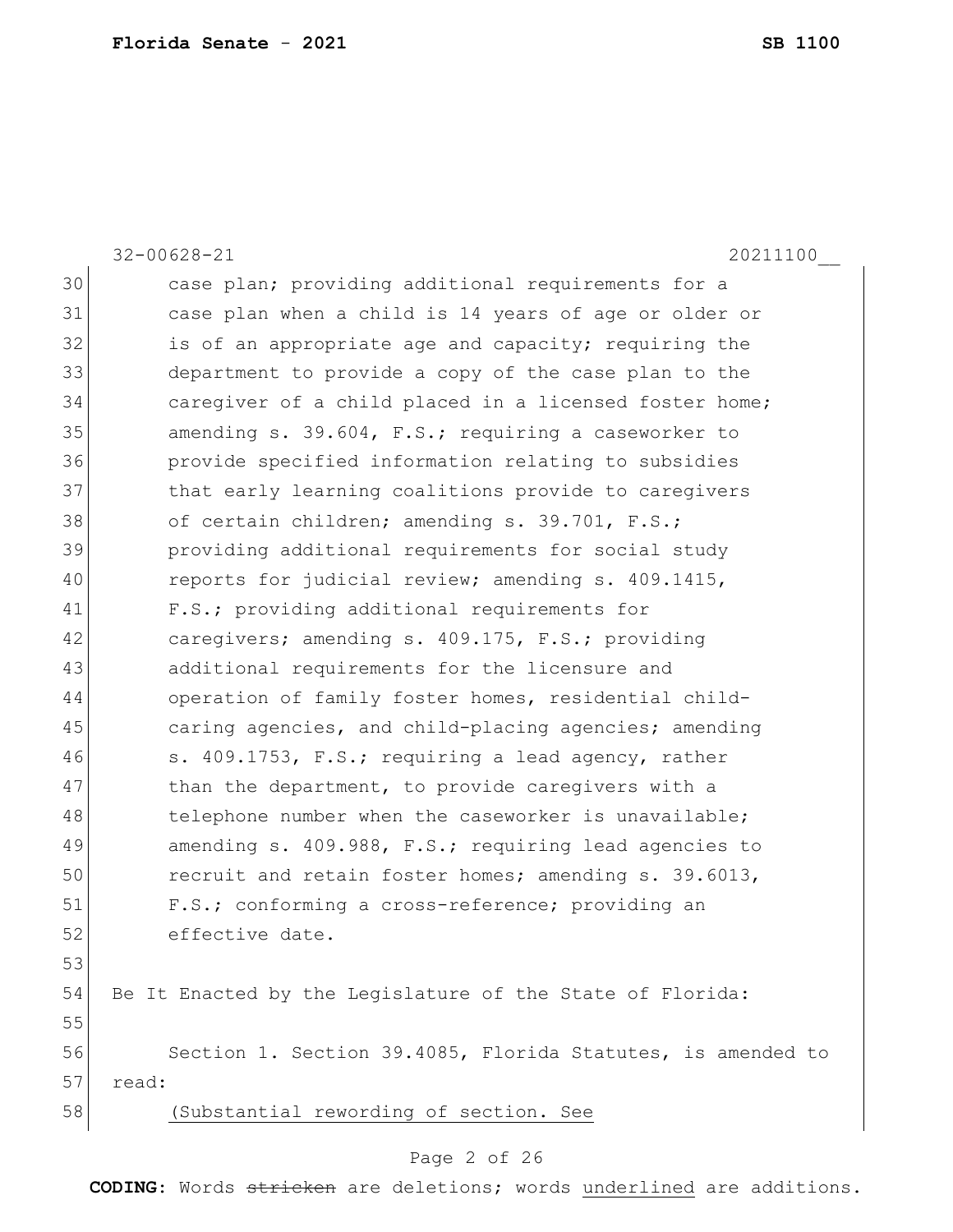|    | $32 - 00628 - 21$<br>20211100                                    |
|----|------------------------------------------------------------------|
| 59 | s. 39.4085, F.S., for present text.)                             |
| 60 | 39.4085 Foster Children's Bill of Rights.-                       |
| 61 | (1) LEGISLATIVE FINDINGS AND INTENT.-                            |
| 62 | (a) The Legislature finds that children in, and young            |
| 63 | adults leaving, out-of-home care face more developmental,        |
| 64 | psychosocial, and economic challenges than their peers outside   |
| 65 | of the child welfare system; are more likely to be unemployed,   |
| 66 | undereducated, homeless, and dependent upon public assistance;   |
| 67 | and more likely to experience early parenthood and to suffer     |
| 68 | from substance abuse and mental health disorders.                |
| 69 | (b) The Legislature also finds that emotional trauma,            |
| 70 | separation from family, frequent changes in placement, and       |
| 71 | frequent changes in school enrollment, as well as being          |
| 72 | dependent upon the state to make decisions regarding current and |
| 73 | future life options, may contribute to feelings of limited       |
| 74 | control over life circumstances for children and young adults in |
| 75 | out-of-home care.                                                |
| 76 | (c) The Legislature also recognizes that there are basic         |
| 77 | human rights guaranteed to everyone by the United States         |
| 78 | Constitution, but children and young adults in out-of-home care  |
| 79 | have additional rights that they should be aware of in order to  |
| 80 | better advocate for themselves.                                  |
| 81 | Therefore, it is the intent of the Legislature to<br>(d)         |
| 82 | empower these children and young adults by helping them become   |
| 83 | better informed of their rights so they can become stronger      |
| 84 | self-advocates.                                                  |
| 85 | (2) BILL OF RIGHTS. The department's child welfare system        |
| 86 | shall operate with the understanding that the rights of children |
| 87 | and young adults in out-of-home care are critical to their       |

## Page 3 of 26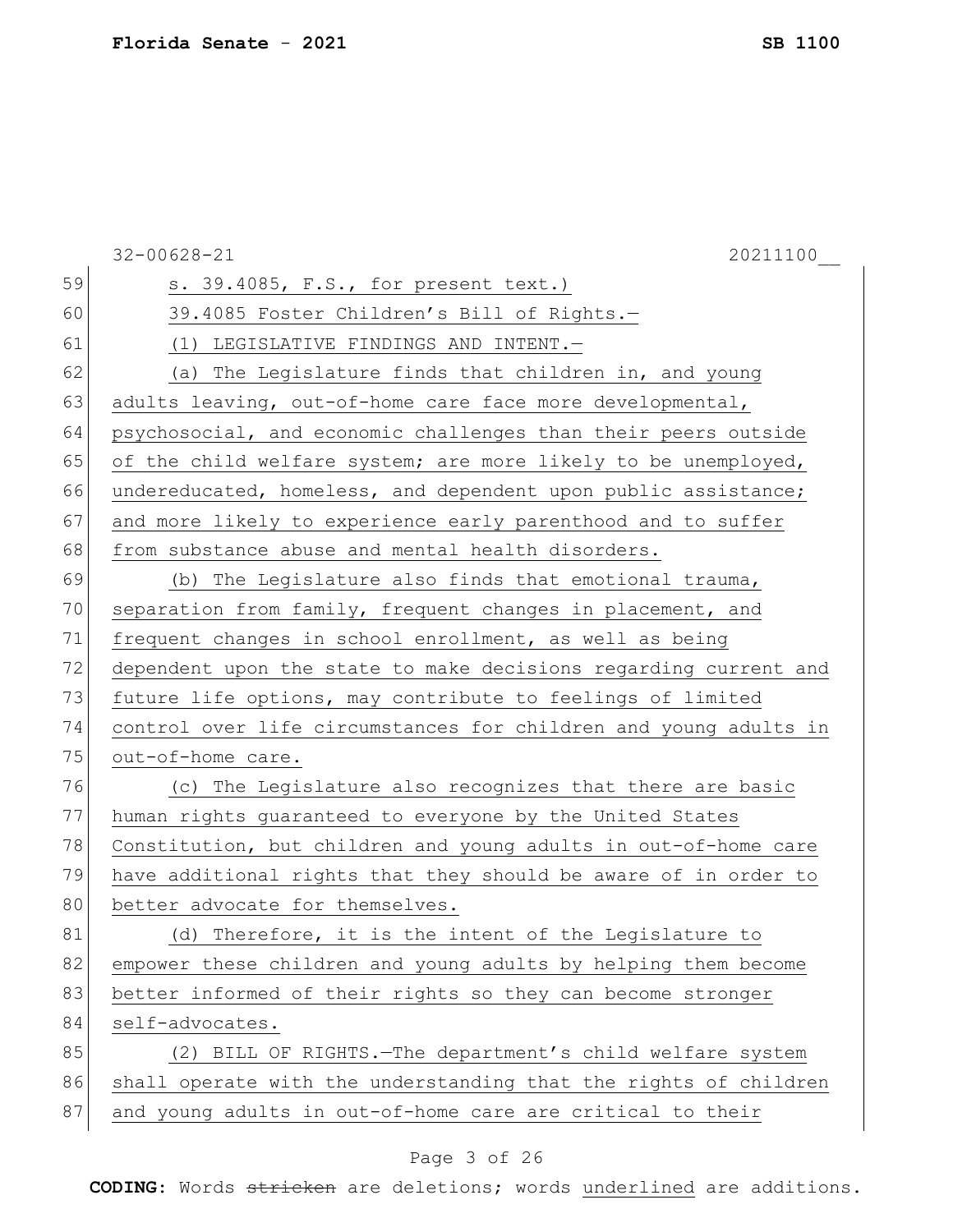|     | $32 - 00628 - 21$<br>20211100                                    |
|-----|------------------------------------------------------------------|
| 88  | safety, permanence, and well-being and shall work with all       |
| 89  | stakeholders to help such children and young adults become       |
| 90  | knowledgeable about their rights and the resources available to  |
| 91  | them. A child should be able to remain in the custody of his or  |
| 92  | her parents or legal custodians unless a qualified person        |
| 93  | exercising competent professional judgment determines that       |
| 94  | removal is necessary to protect the child's physical, mental, or |
| 95  | emotional health or safety. Except as otherwise provided in this |
| 96  | chapter, the rights of a child placed in out-of-home care are:   |
| 97  | (a) To live in a safe, healthful, and comfortable home           |
| 98  | where he or she is treated with respect and provided with        |
| 99  | healthful food, appropriate clothing, and adequate storage space |
| 100 | for personal use and where the caregiver is aware of and         |
| 101 | understands the child's history, needs, and risk factors and     |
| 102 | respects the child's preferences for attending religious         |
| 103 | services and activities.                                         |
| 104 | (b) To be free from physical, sexual, emotional, or other        |
| 105 | abuse or corporal punishment. This includes the child's right to |
| 106 | be placed away from other children or young adults who are known |
| 107 | to pose a threat of harm to him or her because of his or her own |
| 108 | risk factors or those of the other child or young adult.         |
| 109 | (c) To receive medical, dental, vision, and mental health        |
| 110 | services as needed; to be free of the administration of          |
| 111 | psychotropic medication or chemical substances unless authorized |
| 112 | by a parent or the court; and not to be locked in any room,      |
| 113 | building, or facility unless placed in a residential treatment   |
| 114 | center by court order.                                           |
| 115 | (d) To be able to have contact and visitation with his or        |
| 116 | her parents, other family members, and fictive kin and to be     |
|     |                                                                  |

## Page 4 of 26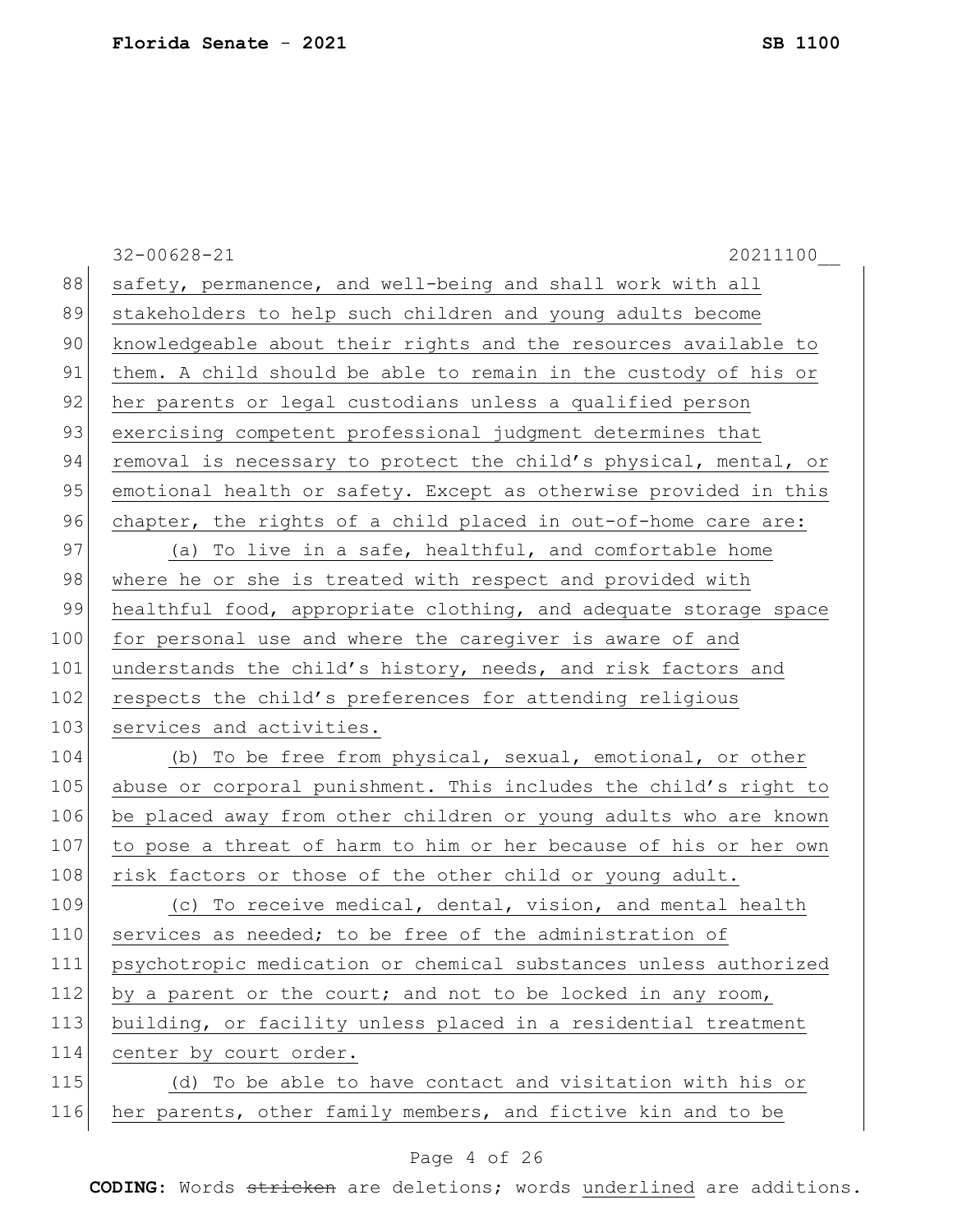|     | $32 - 00628 - 21$<br>20211100                                    |
|-----|------------------------------------------------------------------|
| 117 | placed with his or her siblings and, if not placed together with |
| 118 | his or her siblings, to have frequent visitation and ongoing     |
| 119 | contact with his or her siblings, unless prohibited by court     |
| 120 | order.                                                           |
| 121 | (e) To be able to contact the Florida Children's Ombudsman,      |
| 122 | as described in s. 39.4088, regarding violations of rights; to   |
| 123 | speak to the ombudsman confidentially; and to be free from       |
| 124 | threats or punishment for making complaints.                     |
| 125 | (f) To maintain a bank account and manage personal income,       |
| 126 | consistent with his or her age and developmental level, unless   |
| 127 | prohibited by the case plan, and to be informed about any funds  |
| 128 | being held in the master trust on behalf of the child.           |
| 129 | (g) To attend school and participate in extracurricular,         |
| 130 | cultural, and personal enrichment activities consistent with his |
| 131 | or her age and developmental level and to have social contact    |
| 132 | with people outside of the foster care system, such as teachers, |
| 133 | church members, mentors, and friends.                            |
| 134 | (h) To attend independent living program classes and             |
| 135 | activities if he or she meets the age requirements and to work   |
| 136 | and develop job skills at an age-appropriate level that is       |
| 137 | consistent with state law.                                       |
| 138 | (i) To attend all court hearings and address the court.          |
| 139 | (j) To have fair and equal access to all available               |
| 140 | services, placement, care, treatment, and benefits and not to be |
| 141 | subjected to discrimination on the basis of race, national       |
| 142 | origin, color, religion, sex, mental or physical disability,     |
| 143 | age, or pregnancy.                                               |
| 144 | (k) If he or she is 14 years of age or older or, if              |
| 145 | younger, is of an appropriate age and capacity, to participate   |

## Page 5 of 26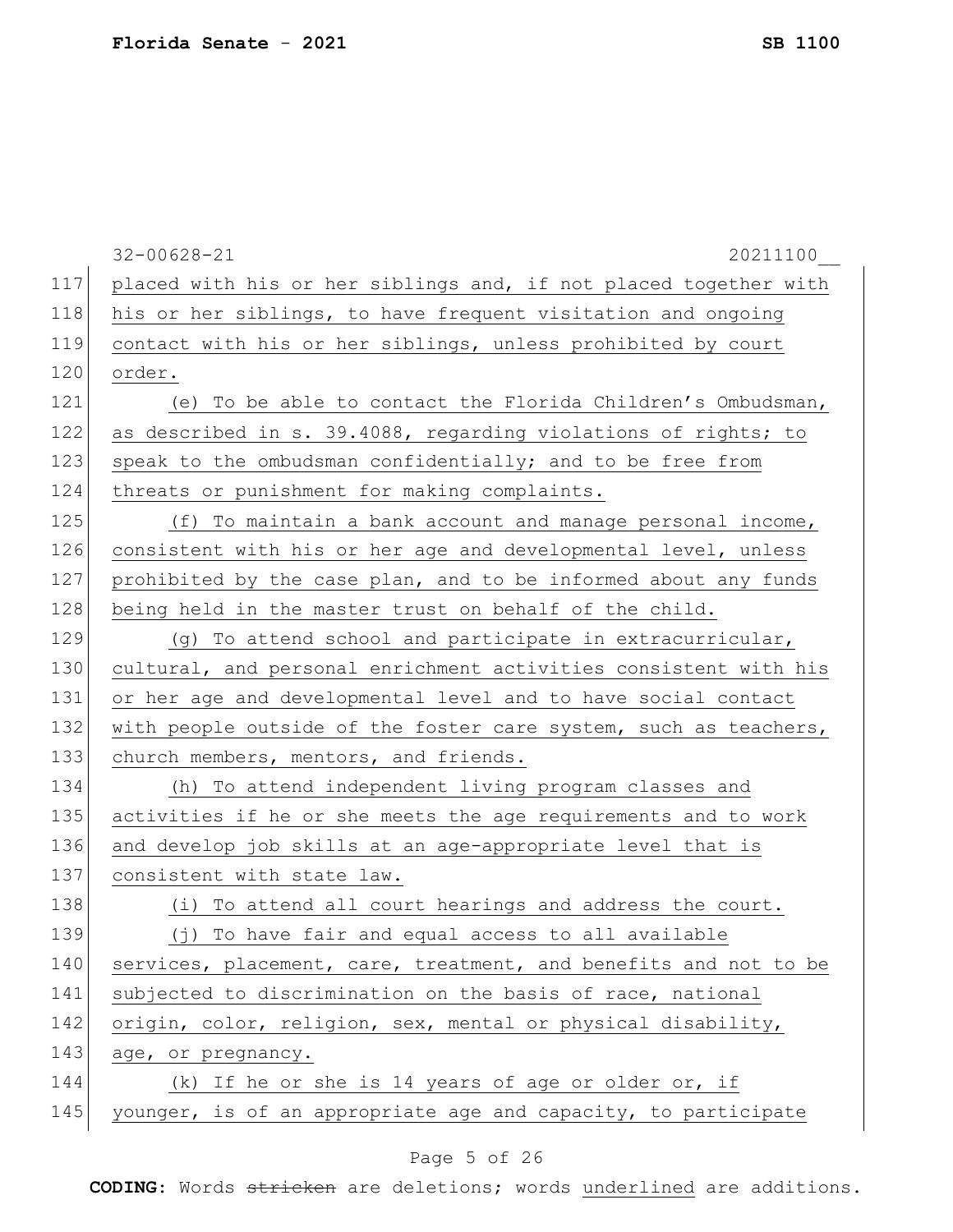|     | $32 - 00628 - 21$<br>20211100                                    |
|-----|------------------------------------------------------------------|
| 146 | in creating and reviewing his or her case plan, to receive       |
| 147 | information about his or her out-of-home placement and case      |
| 148 | plan, including being told of changes to the plan, and to have   |
| 149 | the ability to object to provisions of the case plan.            |
| 150 | (1) If he or she is 16 years of age or older, to have            |
| 151 | access to existing information regarding the educational and     |
| 152 | financial assistance options available to him or her, including, |
| 153 | but not limited to, the coursework necessary for vocational and  |
| 154 | postsecondary educational programs, postsecondary educational    |
| 155 | services and support, the Keys to Independence program, and the  |
| 156 | tuition waiver available under s. 1009.25.                       |
| 157 | (m) Not to be removed from an out-of-home placement by the       |
| 158 | department or a community-based care lead agency unless the      |
| 159 | caregiver becomes unable to care for the child, the child        |
| 160 | achieves permanency, or the move is otherwise in the child's     |
| 161 | best interest and, if moved, the right to a transition that      |
| 162 | respects his or her relationships and personal belongings under  |
| 163 | s. 409.1415.                                                     |
| 164 | (n) To have a guardian ad litem appointed to represent his       |
| 165 | or her best interest and, if appropriate, an attorney appointed  |
| 166 | to represent his or her legal interests.                         |
| 167 | (3) ROLES AND RESPONSIBILITIES OF THE DEPARTMENT,                |
| 168 | COMMUNITY-BASED CARE LEAD AGENCIES, AND OTHER AGENCY STAFF.-     |
| 169 | (a) The department shall develop training related to the         |
| 170 | rights of children and young adults in out-of-home care under    |
| 171 | this section. All child protective investigators, case managers, |
| 172 | and other appropriate staff must complete annual training        |
| 173 | relating to these rights.                                        |
| 174 | The department shall provide a copy of this bill of<br>(b)       |

## Page 6 of 26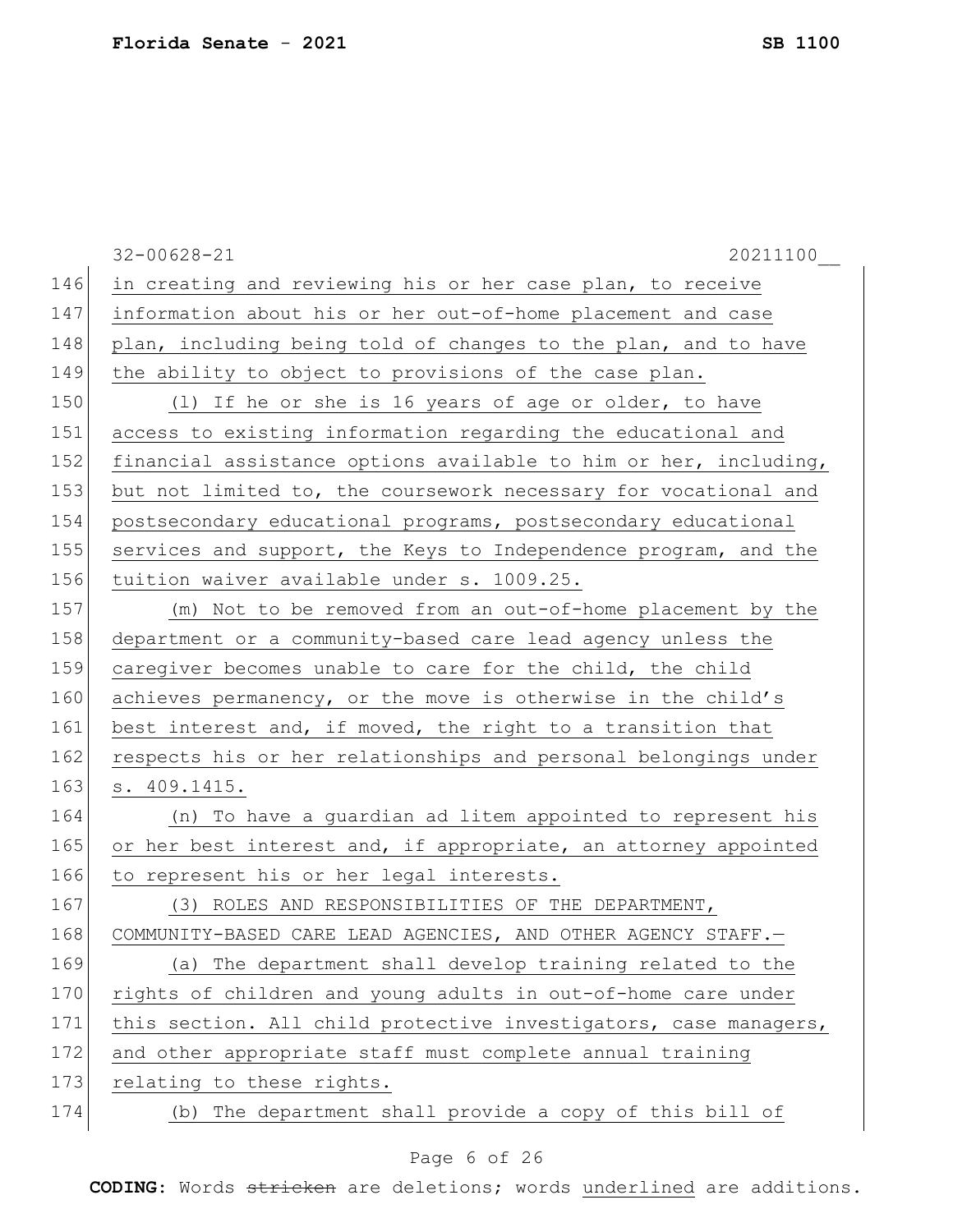|     | $32 - 00628 - 21$<br>20211100                                    |
|-----|------------------------------------------------------------------|
| 175 | rights to all children and young adults entering out-of-home     |
| 176 | care, and the department shall explain the bill of rights to the |
| 177 | child or young adult in a manner the child or young adult can    |
| 178 | understand. Such explanation must occur in a manner that is the  |
| 179 | most effective for each individual and must use words and        |
| 180 | terminology that make sense to the child or young adult. If a    |
| 181 | child or young adult has cognitive, physical, or behavioral      |
| 182 | challenges that would prevent him or her from fully              |
| 183 | comprehending the bill of rights as presented, such information  |
| 184 | must be documented in the case record.                           |
| 185 | (c) The caseworker or other appropriate agency staff shall       |
| 186 | document in court reports and case notes the date he or she      |
| 187 | reviewed the bill of rights in age-appropriate language with the |
| 188 | child or young adult.                                            |
| 189 | (d) The bill of rights must be reviewed with the child or        |
| 190 | young adult by appropriate staff upon entry into out-of-home     |
| 191 | care and must be subsequently reviewed with the child or young   |
| 192 | adult every 6 months until the child leaves care and upon every  |
| 193 | change in placement. Each child or young adult must be given the |
| 194 | opportunity to ask questions about any of the rights that he or  |
| 195 | she does not clearly understand.                                 |
| 196 | (e) Facilities licensed to care for six or more children         |
| 197 | and young adults in out-of-home care must post information about |
| 198 | the rights of these individuals in a prominent place in the      |
| 199 | facility.                                                        |
| 200 | (4) ROLES AND RESPONSIBILITIES OF CAREGIVERS. - All              |
| 201 | caregivers shall ensure that a child or young adult in their     |
| 202 | care is aware of and understands his or her rights under this    |
| 203 | section and must assist the child or young adult in contacting   |
|     |                                                                  |

## Page 7 of 26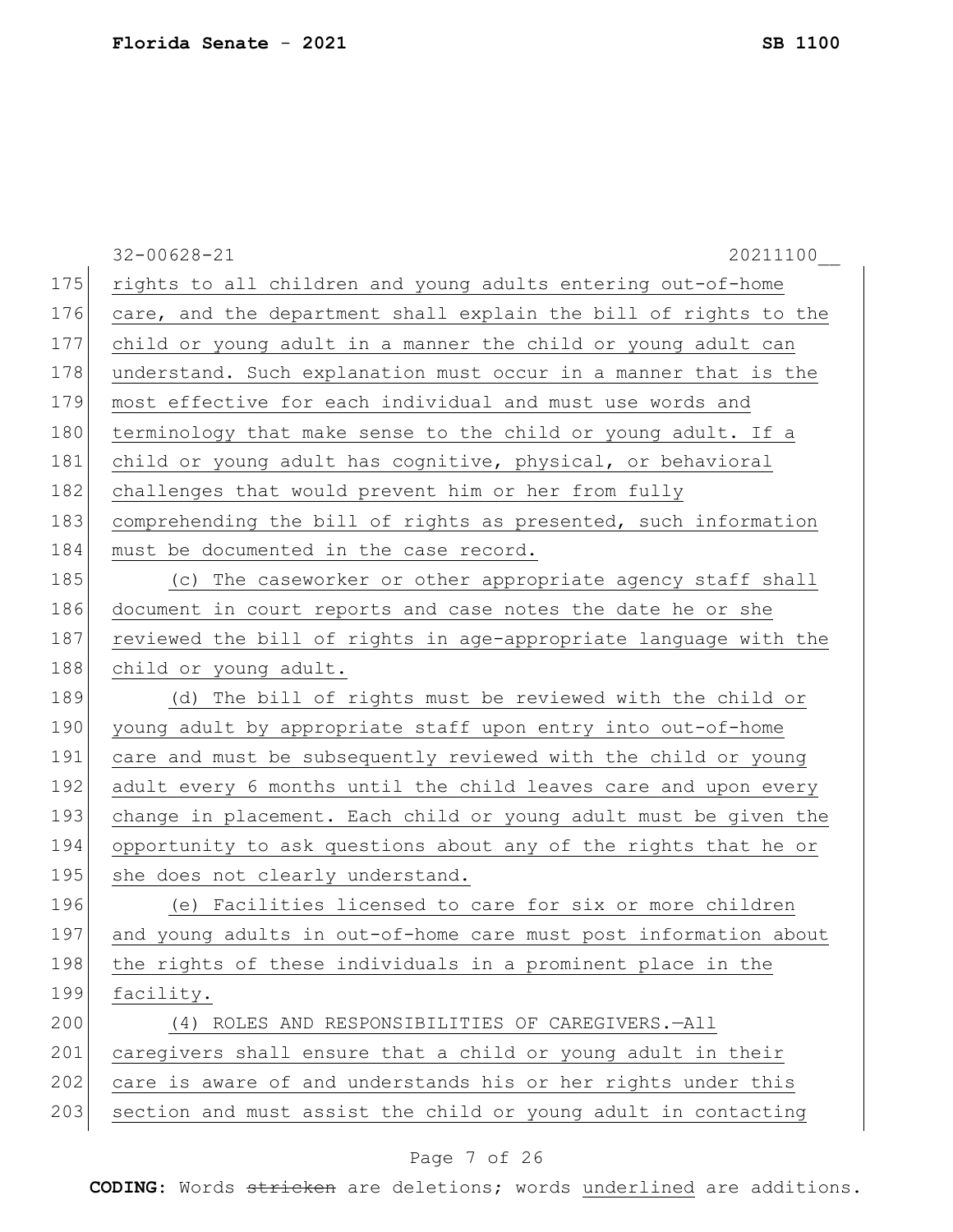|     | $32 - 00628 - 21$<br>20211100                                   |
|-----|-----------------------------------------------------------------|
| 204 | the Florida Children's Ombudsman, if necessary.                 |
| 205 | (5) RULEMAKING. - The department shall adopt rules to           |
| 206 | implement this section.                                         |
| 207 | (6) APPLICABILITY. - This section may not be used for any       |
| 208 | purpose in any civil or administrative action and does not      |
| 209 | expand or limit any rights or remedies provided under any other |
| 210 | law.                                                            |
| 211 | Section 2. Section 39.4088, Florida Statutes, is created to     |
| 212 | read:                                                           |
| 213 | 39.4088 Florida Children's Ombudsman. - The Florida             |
| 214 | Children's Ombudsman shall serve as an autonomous entity within |
| 215 | the department for the purpose of providing children and young  |
| 216 | adults who are placed in out-of-home care with a means to       |
| 217 | resolve issues related to their care, placement, or services    |
| 218 | without fear of retribution. The ombudsman shall have access to |
| 219 | any record of a state or local agency which is necessary to     |
| 220 | carry out his or her responsibilities and may meet or           |
| 221 | communicate with any child or young adult in the child or young |
| 222 | adult's placement or elsewhere.                                 |
| 223 | (1) GENERAL ROLES AND RESPONSIBILITIES OF THE OMBUDSMAN.-       |
| 224 | The ombudsman shall:                                            |
| 225 | (a) Disseminate information on the rights of children and       |
| 226 | young adults in out-of-home care under s. 39.4085 and the       |
| 227 | services provided by the ombudsman.                             |
| 228 | (b) Attempt to resolve a complaint informally.                  |
| 229 | (c) Conduct whatever investigation he or she determines is      |
| 230 | necessary to resolve a complaint.                               |
| 231 | (d) Update the complainant on the progress of the               |
| 232 | investigation and notify the complainant of the final outcome.  |

## Page 8 of 26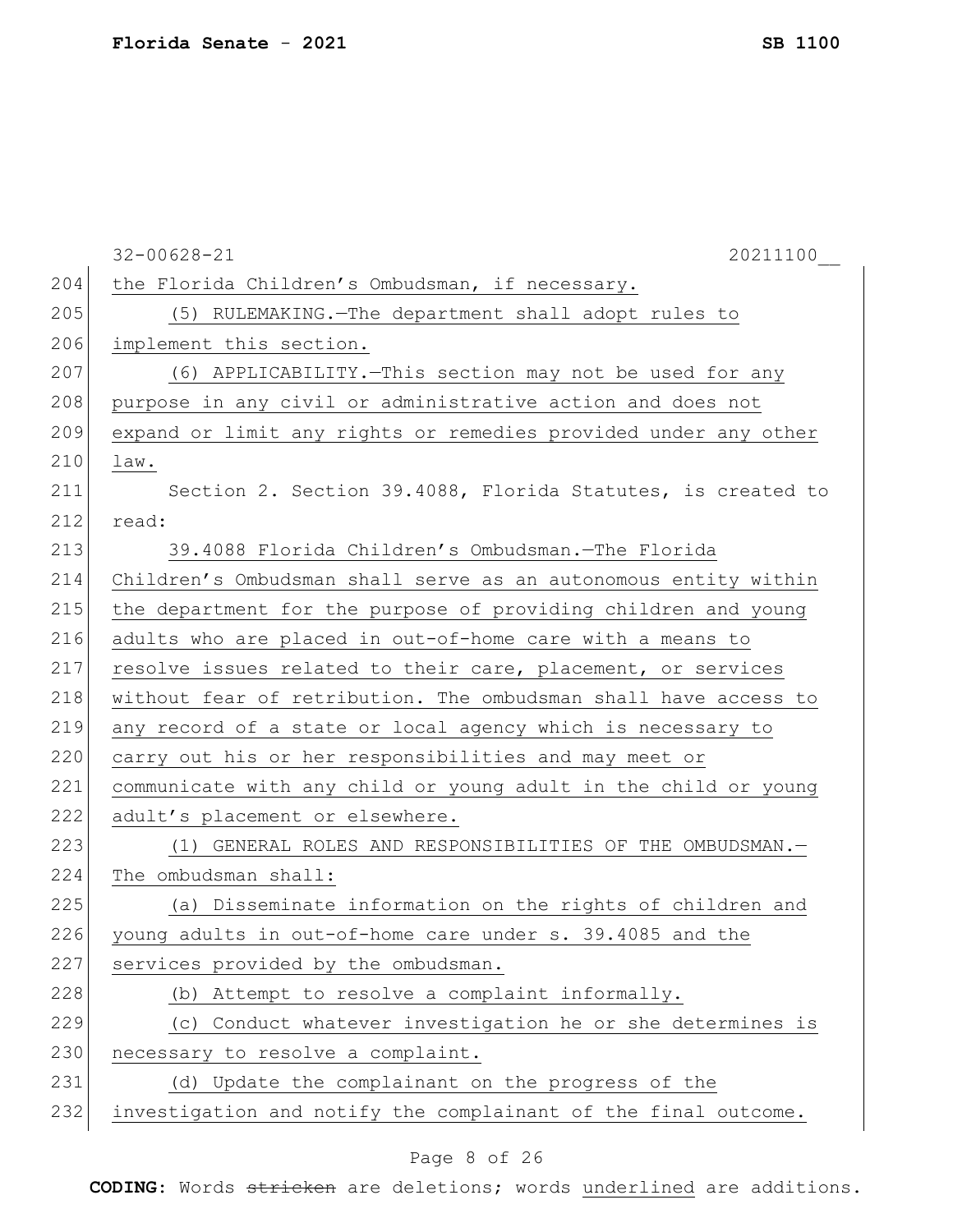|     | $32 - 00628 - 21$<br>20211100                                    |
|-----|------------------------------------------------------------------|
| 233 |                                                                  |
| 234 | The ombudsman may not investigate, challenge, or overturn court- |
| 235 | ordered decisions.                                               |
| 236 | (2) DATA COLLECTION. - The ombudsman shall:                      |
| 237 | (a) Document the number, source, origin, location, and           |
| 238 | nature of all complaints.                                        |
| 239 | (b) Compile all data collected over the course of the year,      |
| 240 | including, but not limited to, the number of contacts to the     |
| 241 | Florida Children's Ombudsman toll-free telephone number; the     |
| 242 | number of complaints made, including the type and source of      |
| 243 | those complaints; the number of investigations performed by the  |
| 244 | ombudsman; the trends and issues that arose in the course of     |
| 245 | investigating complaints; the number of referrals made; and the  |
| 246 | number of pending complaints.                                    |
| 247 | (c) Post the compiled data on the department's website.          |
| 248 | (3) DEVELOPMENT AND DISSEMINATION OF INFORMATION.-               |
| 249 | (a) By January 1, 2022, the ombudsman, in consultation with      |
| 250 | the department, children's advocacy and support groups, and      |
| 251 | current or former children and young adults in out-of-home care, |
| 252 | shall develop standardized information explaining the rights     |
| 253 | granted under s. 39.4085. The information must be age-           |
| 254 | appropriate, reviewed and updated by the ombudsman annually, and |
| 255 | made available through a variety of formats.                     |
| 256 | (b) The department, community-based care lead agencies, and      |
| 257 | other agency staff must use the information provided by the      |
| 258 | ombudsman to carry out their responsibilities to inform children |
| 259 | and young adults in out-of-home care of their rights pursuant to |
| 260 | the duties established under s. 409.1415.                        |
| 261 | The department shall establish the statewide Florida<br>(C)      |

## Page 9 of 26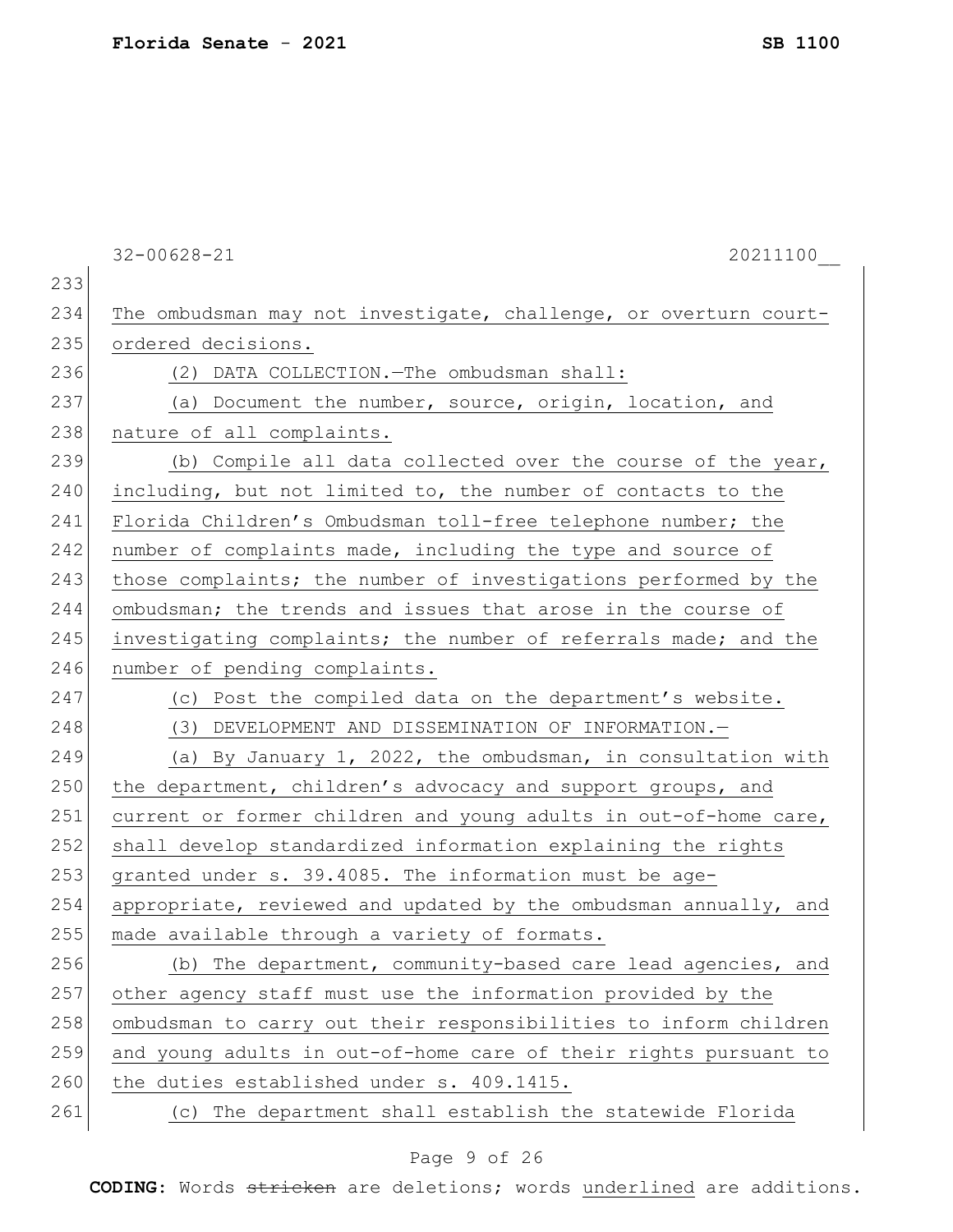|     | $32 - 00628 - 21$<br>20211100                                    |
|-----|------------------------------------------------------------------|
| 262 | Children's Ombudsman toll-free telephone number and post the     |
| 263 | number on the homepage of the department's website.              |
| 264 | (4) RULEMAKING. - The department shall adopt rules to            |
| 265 | implement this section.                                          |
| 266 | Section 3. Present subsections (4) through (9) of section        |
| 267 | 39.6011, Florida Statutes, are redesignated as subsections (5)   |
| 268 | through (10), respectively, paragraph (f) is added to subsection |
| 269 | (2) of that section and a new subsection $(4)$ is added to that  |
| 270 | section, and paragraph (a) of subsection (1) and paragraph (c)   |
| 271 | of present subsection (7) of that section are amended, to read:  |
| 272 | 39.6011 Case plan development.-                                  |
| 273 | (1) The department shall prepare a draft of the case plan        |
| 274 | for each child receiving services under this chapter. A parent   |
| 275 | of a child may not be threatened or coerced with the loss of     |
| 276 | custody or parental rights for failing to admit in the case plan |
| 277 | of abusing, neglecting, or abandoning a child. Participating in  |
| 278 | the development of a case plan is not an admission to any        |
| 279 | allegation of abuse, abandonment, or neglect, and it is not a    |
| 280 | consent to a finding of dependency or termination of parental    |
| 281 | rights. The case plan shall be developed subject to the          |
| 282 | following requirements:                                          |
| 283 | (a) The case plan must be developed in a face-to-face            |
| 284 | conference with the parent of the child, any court-appointed     |
| 285 | quardian ad litem, and, if appropriate, the child and the        |
| 286 | temporary custodian or caregiver of the child.                   |
| 287 | (2) The case plan must be written simply and clearly in          |
| 288 | English and, if English is not the principal language of the     |
| 289 | child's parent, to the extent possible in the parent's principal |

#### Page 10 of 26

290 language. Each case plan must contain: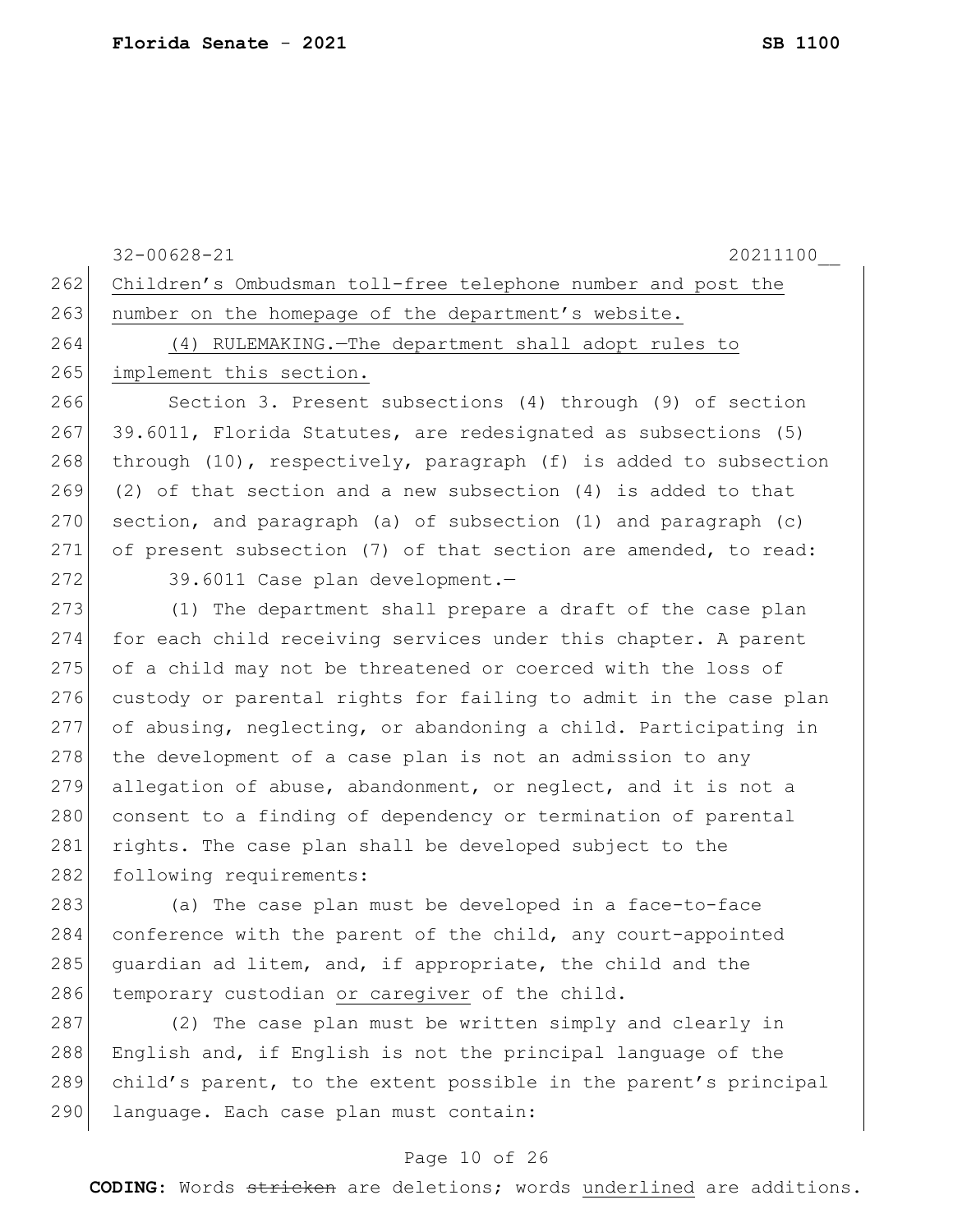|     | $32 - 00628 - 21$<br>20211100                                    |
|-----|------------------------------------------------------------------|
| 291 | (f) If the child has attained 14 years of age or is              |
| 292 | otherwise of an appropriate age and capacity:                    |
| 293 | 1. A document that describes the rights of the child under       |
| 294 | s. 39.4085 and the right to be provided with the documents       |
| 295 | pursuant to s. 39.701.                                           |
| 296 | 2. A signed acknowledgment by the child or young adult, or       |
| 297 | the caregiver if the child is too young or otherwise unable to   |
| 298 | sign, that the child has been provided with a copy of the        |
| 299 | document and that the rights contained in the document have been |
| 300 | explained to the child in a way that the child understands.      |
| 301 | 3. Documentation that a consumer credit report for the           |
| 302 | child was requested from all three credit reporting agencies     |
| 303 | pursuant to federal law at no charge to the child and that any   |
| 304 | results were provided to the child. The case plan must include   |
| 305 | documentation of any barriers to obtaining the credit reports.   |
| 306 | If the consumer credit report reveals any accounts, the case     |
| 307 | plan must detail how the department ensured the child received   |
| 308 | assistance with interpreting the credit report and resolving any |
| 309 | inaccuracies, including any referrals made for such assistance.  |
| 310 | (4) If the child has attained 14 years of age or, if             |
| 311 | younger, is of an appropriate age and capacity, the child must:  |
| 312 | (a) Be consulted on the development of the case plan; have       |
| 313 | the opportunity to attend a face-to-face conference, if          |
| 314 | appropriate; have the opportunity to express a placement         |
| 315 | preference; and have the option to choose two members for the    |
| 316 | case planning team who are not a foster parent or caseworker for |
| 317 | the child.                                                       |
| 318 | 1. An individual selected by a child to be a member of the       |
| 319 | case planning team may be rejected at any time if there is good  |
|     |                                                                  |

## Page 11 of 26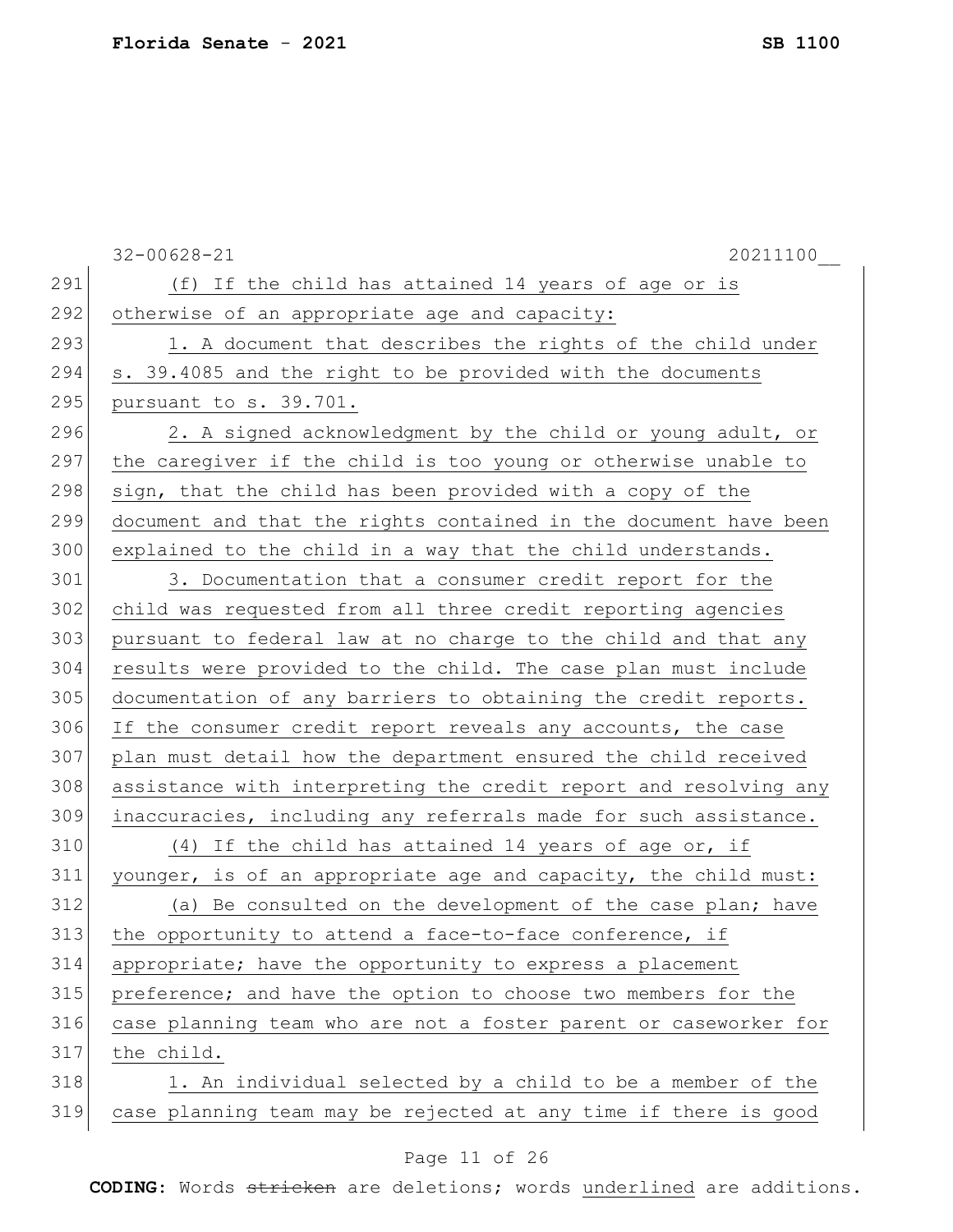|     | $32 - 00628 - 21$<br>20211100                                    |
|-----|------------------------------------------------------------------|
| 320 | cause to believe that the individual would not act in the best   |
| 321 | interest of the child. One individual selected by a child to be  |
| 322 | a member of the child's case planning team may be designated to  |
| 323 | act as the child's advisor and, as necessary, advocate with      |
| 324 | respect to applying the reasonable and prudent parent standard   |
| 325 | to the child.                                                    |
| 326 | 2. The child may not be included in any aspect of case plan      |
| 327 | development if information could be revealed or discussed which  |
| 328 | is of a nature that would best be presented to the child in a    |
| 329 | therapeutic setting.                                             |
| 330 | (b) Sign the case plan, unless there is reason to waive the      |
| 331 | child's signature.                                               |
| 332 | (c) Receive an explanation of the provisions of the case         |
| 333 | plan from the department.                                        |
| 334 | (d) After the case plan is agreed on and signed by all           |
| 335 | parties, and after jurisdiction attaches and the case plan is    |
| 336 | filed with the court, be provided a copy of the case plan within |
| 337 | 72 hours before the disposition hearing.                         |
| 338 | $(8)$ $(7)$ After the case plan has been developed, the          |
| 339 | department shall adhere to the following procedural              |
| 340 | requirements:                                                    |
| 341 | (c) After the case plan has been agreed upon and signed by       |
| 342 | the parties, a copy of the plan must be given immediately to the |
| 343 | parties, including the child if appropriate, to the caregiver if |
| 344 | the child is placed in a licensed foster home, and to other      |
| 345 | persons as directed by the court.                                |
| 346 | 1. A case plan must be prepared, but need not be submitted       |
| 347 | to the court, for a child who will be in care no longer than 30  |
| 348 | days unless that child is placed in out-of-home care a second    |
|     |                                                                  |

## Page 12 of 26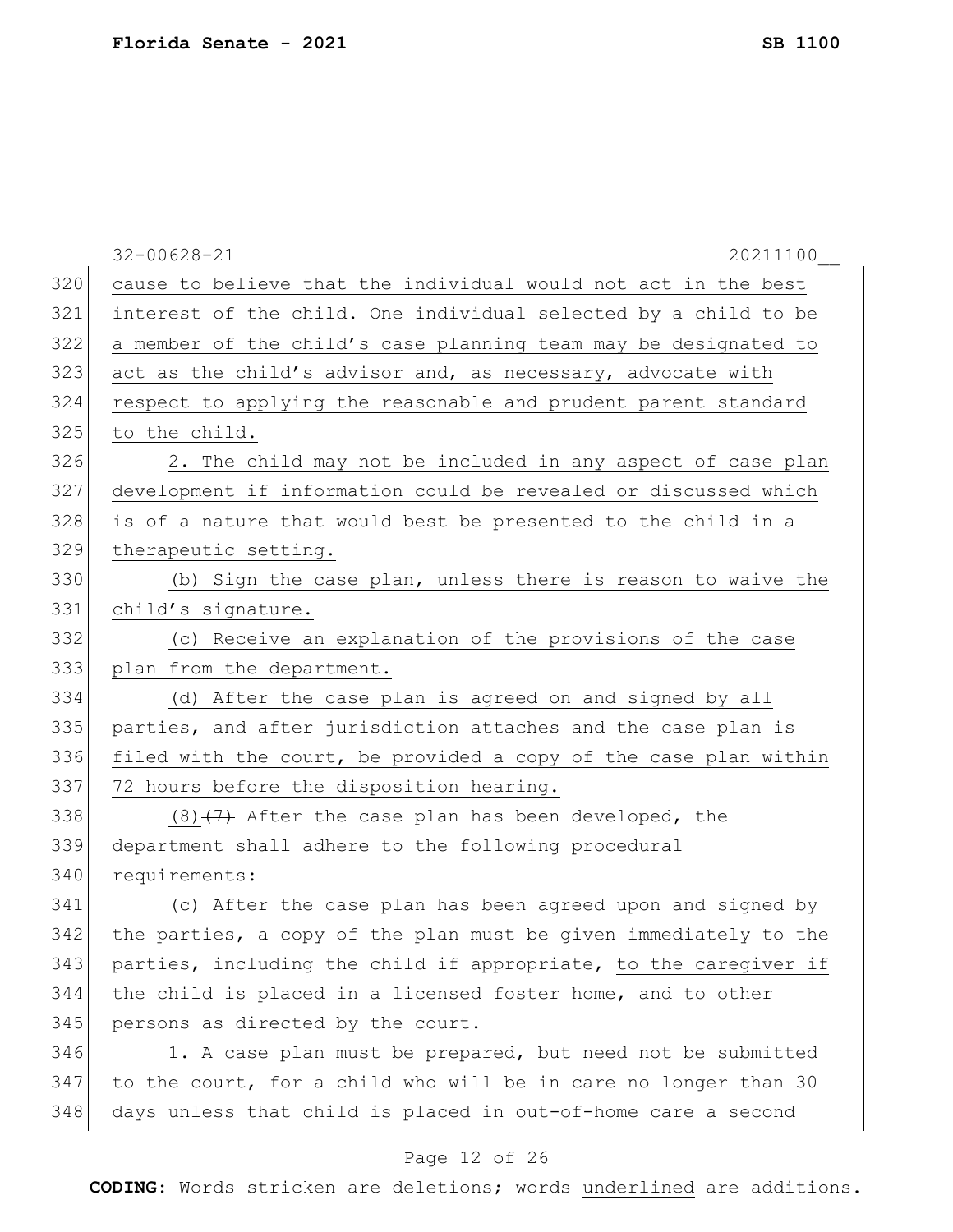|     | $32 - 00628 - 21$<br>20211100                                    |
|-----|------------------------------------------------------------------|
| 349 | time within a 12-month period.                                   |
| 350 | 2. In each case in which a child has been placed in out-of-      |
| 351 | home care, a case plan must be prepared within 60 days after the |
| 352 | department removes the child from the home and shall be          |
| 353 | submitted to the court before the disposition hearing for the    |
| 354 | court to review and approve.                                     |
| 355 | 3. After jurisdiction attaches, all case plans must be           |
| 356 | filed with the court, and a copy provided to all the parties     |
| 357 | whose whereabouts are known, not less than 3 business days       |
| 358 | before the disposition hearing. The department shall file with   |
| 359 | the court, and provide copies to the parties, all case plans     |
| 360 | prepared before jurisdiction of the court attached.              |
| 361 | Section 4. Paragraph (c) is added to subsection (3) of           |
| 362 | section 39.604, Florida Statutes, to read:                       |
| 363 | 39.604 Rilya Wilson Act; short title; legislative intent;        |
| 364 | child care; early education; preschool.-                         |
| 365 | $(3)$ REQUIREMENTS. -                                            |
| 366 | (c) For children placed in a licensed foster home and who        |
| 367 | are required to be enrolled in an early education or a child     |
| 368 | care program under this section, the caseworker shall inform the |
| 369 | caregiver of the amount of the subsidy provided by an early      |
| 370 | learning coalition, that this amount may not be sufficient to    |
| 371 | pay the full cost of the services, and that the caregiver will   |
| 372 | be responsible for paying the difference between the subsidy and |
| 373 | the full cost charged by the early education or child care       |
| 374 | program.                                                         |
| 375 | Section 5. Paragraph (a) of subsection (2) and paragraph         |
| 376 | (a) of subsection (3) of section 39.701, Florida Statutes, are   |
| 377 | amended to read:                                                 |

## Page 13 of 26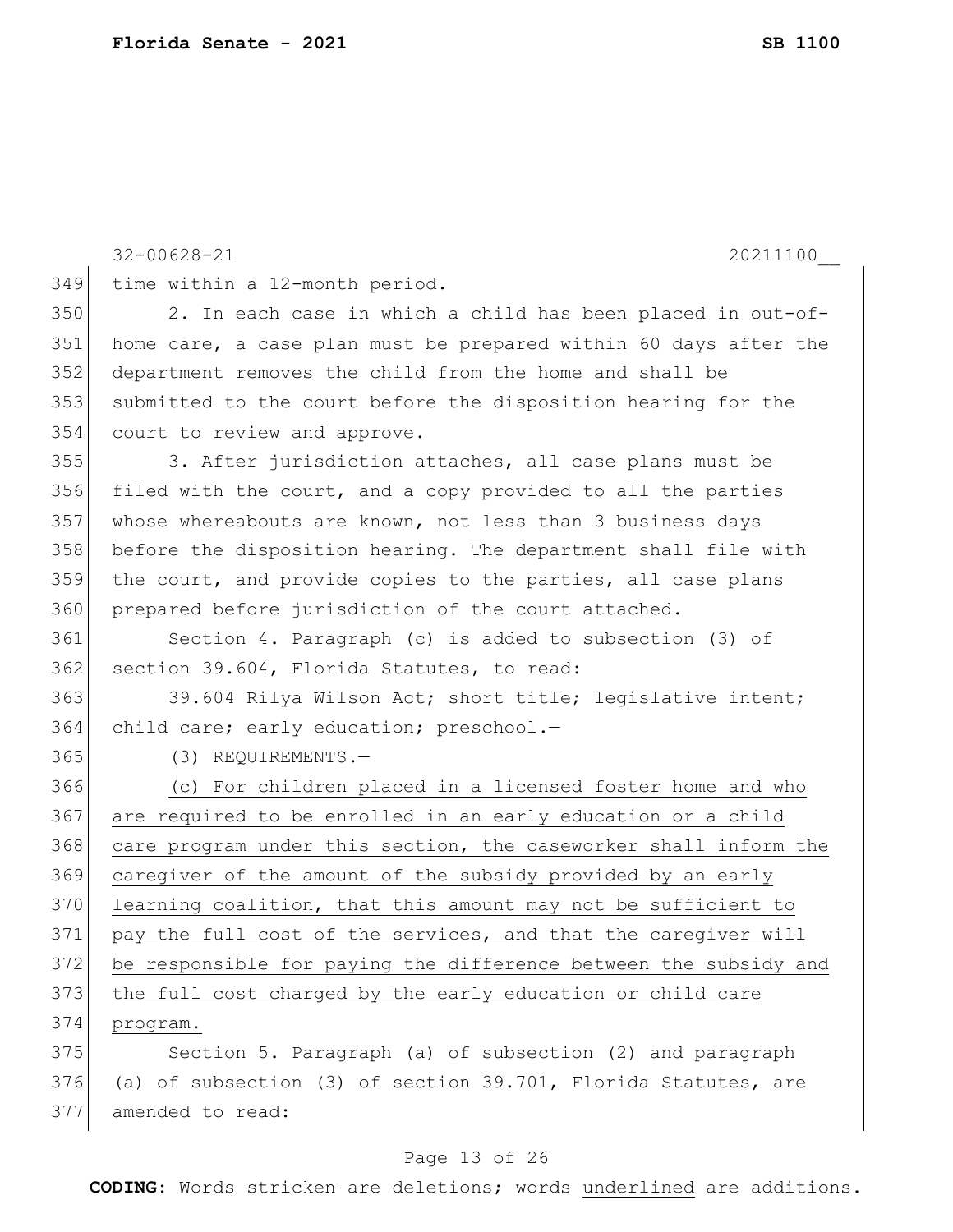|     | 20211100<br>$32 - 00628 - 21$                                    |
|-----|------------------------------------------------------------------|
| 378 | 39.701 Judicial review.-                                         |
| 379 | (2) REVIEW HEARINGS FOR CHILDREN YOUNGER THAN 18 YEARS OF        |
| 380 | $AGE$ . $-$                                                      |
| 381 | (a) Social study report for judicial review. - Before every      |
| 382 | judicial review hearing or citizen review panel hearing, the     |
| 383 | social service agency shall make an investigation and social     |
| 384 | study concerning all pertinent details relating to the child and |
| 385 | shall furnish to the court or citizen review panel a written     |
| 386 | report that includes, but is not limited to:                     |
| 387 | 1. A description of the type of placement the child is in        |
| 388 | at the time of the hearing, including the safety of the child    |
| 389 | and the continuing necessity for and appropriateness of the      |
| 390 | placement.                                                       |
| 391 | 2. Documentation of the diligent efforts made by all             |
| 392 | parties to the case plan to comply with each applicable          |
| 393 | provision of the plan.                                           |
| 394 | 3. The amount of fees assessed and collected during the          |
| 395 | period of time being reported.                                   |
| 396 | 4. The services provided to the foster family or caregiver       |
| 397 | in an effort to address the needs of the child as indicated in   |
| 398 | the case plan.                                                   |
| 399 | 5. A statement that either:                                      |
| 400 | a. The parent, though able to do so, did not comply              |
| 401 | substantially with the case plan, and the agency                 |
| 402 | recommendations;                                                 |
| 403 | b. The parent did substantially comply with the case plan;       |
| 404 | or                                                               |
| 405 | c. The parent has partially complied with the case plan,         |
| 406 | with a summary of additional progress needed and the agency      |
|     | Page 14 of 26                                                    |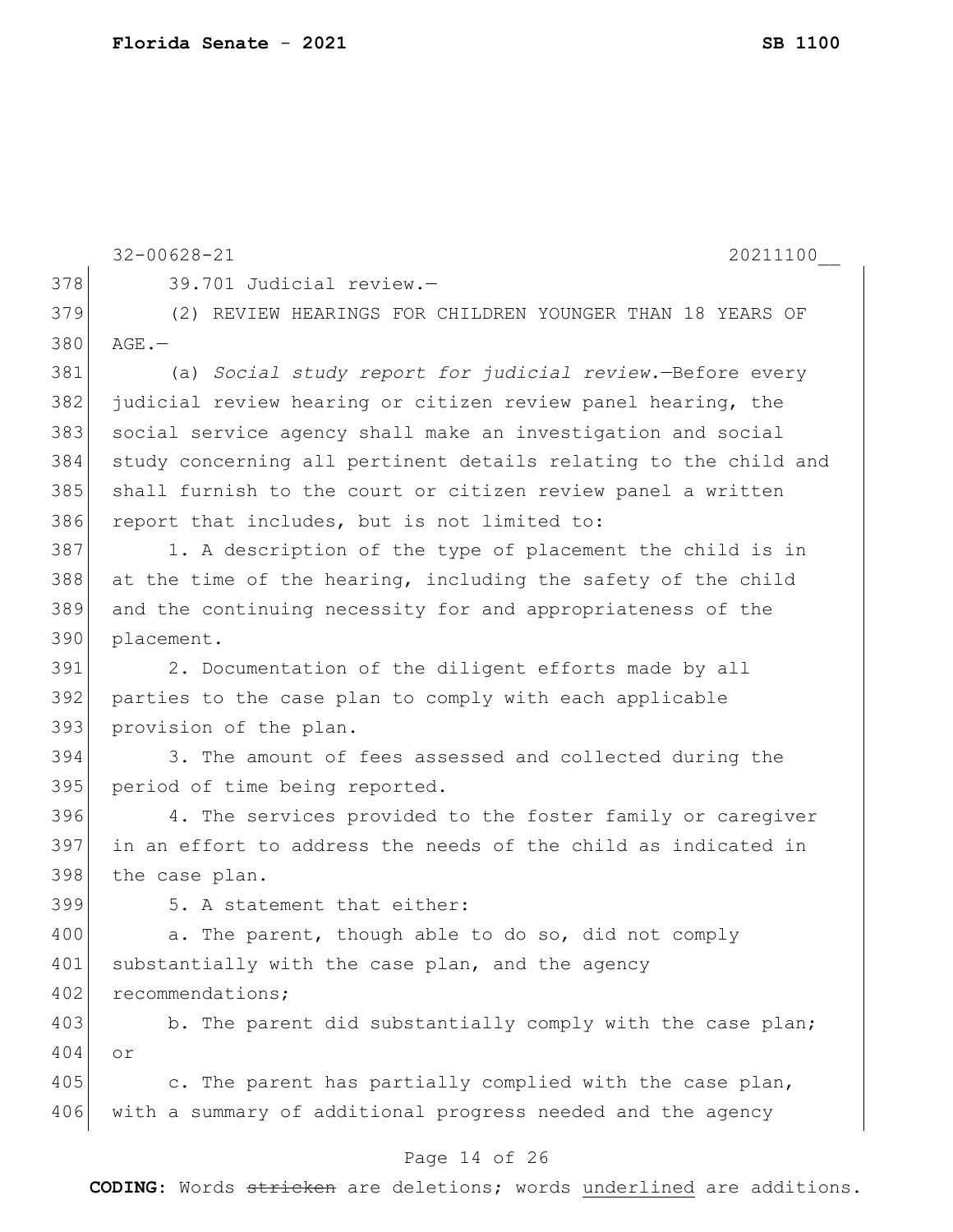407 recommendations.

```
Page 15 of 26
   CODING: Words stricken are deletions; words underlined are additions.
409 providing any material evidence concerning the well-being of the 
410 child, the impact of any services provided to the child, the
411 working relationship between the parents and caregivers, and the 
412 return of the child to the parents.
413 7. A statement concerning the frequency, duration, and
414 results of the parent-child visitation, if any, and the agency
415 and caregiver recommendations for an expansion or restriction of 
416 future visitation.
417 8. The number of times a child has been removed from his or 
418 her home and placed elsewhere, the number and types of
419 placements that have occurred, and the reason for the changes in 
420 placement.
421 9. The number of times a child's educational placement has 
422 been changed, the number and types of educational placements
423 which have occurred, and the reason for any change in placement.
424 10. If the child has reached 13 years of age but is not yet
425 18 years of age, a statement from the caregiver on the progress
426 the child has made in acquiring independent living skills.
427 11. Copies of all medical, psychological, and educational
428 records that support the terms of the case plan and that have
429 been produced concerning the parents or any caregiver since the
430 last judicial review hearing.
431 12. Copies of the child's current health, mental health,
432 and education records as identified in s. 39.6012.
433 13. Documentation that the Foster Children's Bill of
434 Rights, as described in s. 39.4085, has been provided to and 
435 reviewed with the child.
```
32-00628-21 20211100\_\_

408 6. A statement from the foster parent or caregiver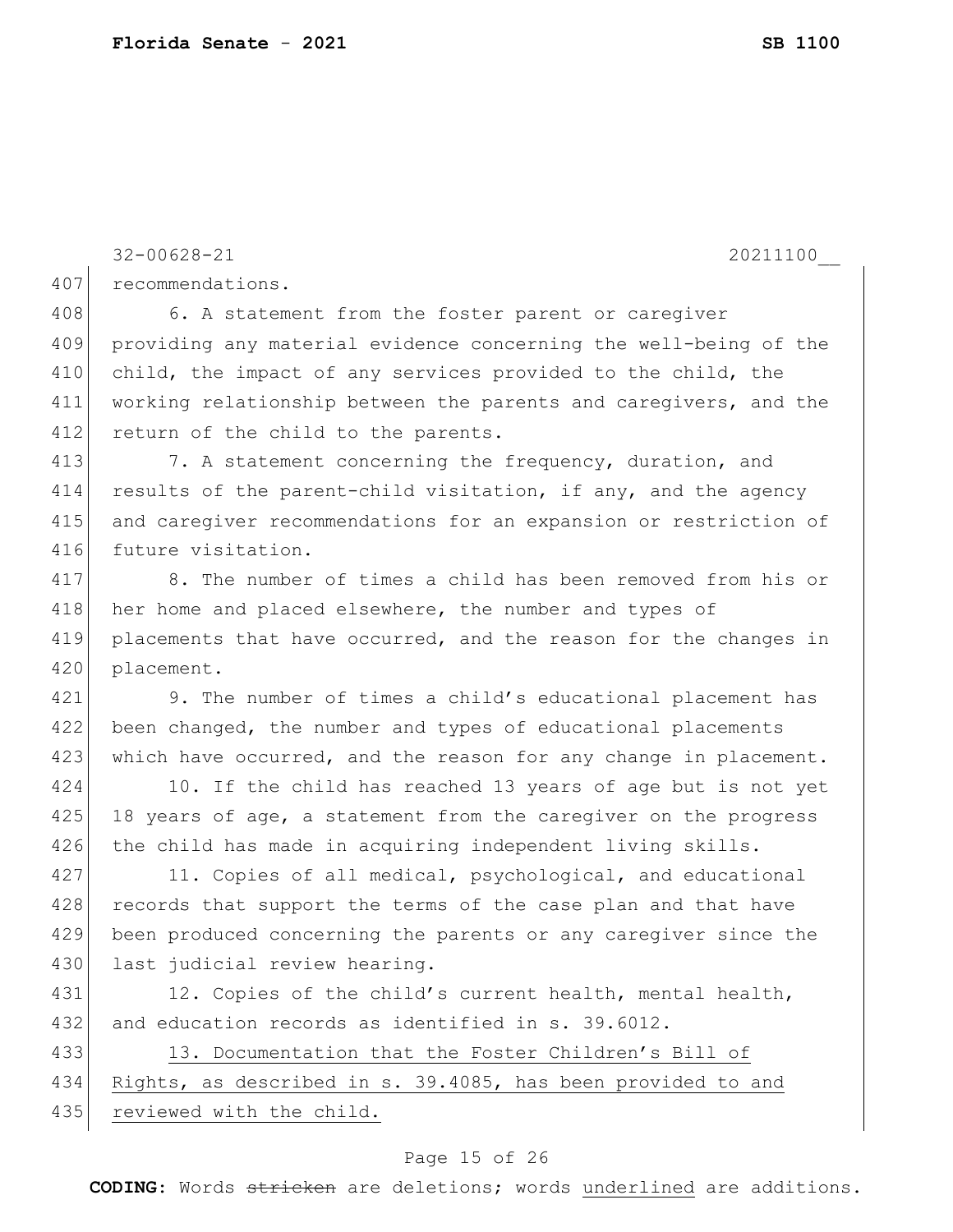|     | $32 - 00628 - 21$<br>20211100                                          |
|-----|------------------------------------------------------------------------|
| 436 | 14. A signed acknowledgment by the child, or the caregiver             |
| 437 | if the child is too young or otherwise unable to sign, stating         |
| 438 | that the child has been provided an explanation of the rights          |
| 439 | under s. 39.4085.                                                      |
| 440 | (3) REVIEW HEARINGS FOR CHILDREN 17 YEARS OF AGE.-                     |
| 441 | (a) In addition to the review and report required under                |
| 442 | paragraphs $(1)$ (a) and $(2)$ (a), respectively, the court shall hold |
| 443 | a judicial review hearing within 90 days after a child's 17th          |
| 444 | birthday. The court shall also issue an order, separate from the       |
| 445 | order on judicial review, that the disability of nonage of the         |
| 446 | child has been removed pursuant to ss. $743.044$ , $743.045$ ,         |
| 447 | 743.046, and 743.047, and for any of these disabilities that the       |
| 448 | court finds is in the child's best interest to remove. The court       |
| 449 | shall continue to hold timely judicial review hearings. If             |
| 450 | necessary, the court may review the status of the child more           |
| 451 | frequently during the year before the child's 18th birthday. At        |
| 452 | each review hearing held under this subsection, in addition to         |
| 453 | any information or report provided to the court by the foster          |
| 454 | parent, legal custodian, or quardian ad litem, the child shall         |
| 455 | be given the opportunity to address the court with any                 |
| 456 | information relevant to the child's best interest, particularly        |
| 457 | in relation to independent living transition services. The             |
| 458 | department shall include in the social study report for judicial       |
| 459 | review written verification that the child has:                        |
| 460 | 1. A current Medicaid card and all necessary information               |
| 461 | concerning the Medicaid program sufficient to prepare the child        |

463 application is appropriate.

462 to apply for coverage upon reaching the age of 18, if such

464 2. A certified copy of the child's birth certificate and,

#### Page 16 of 26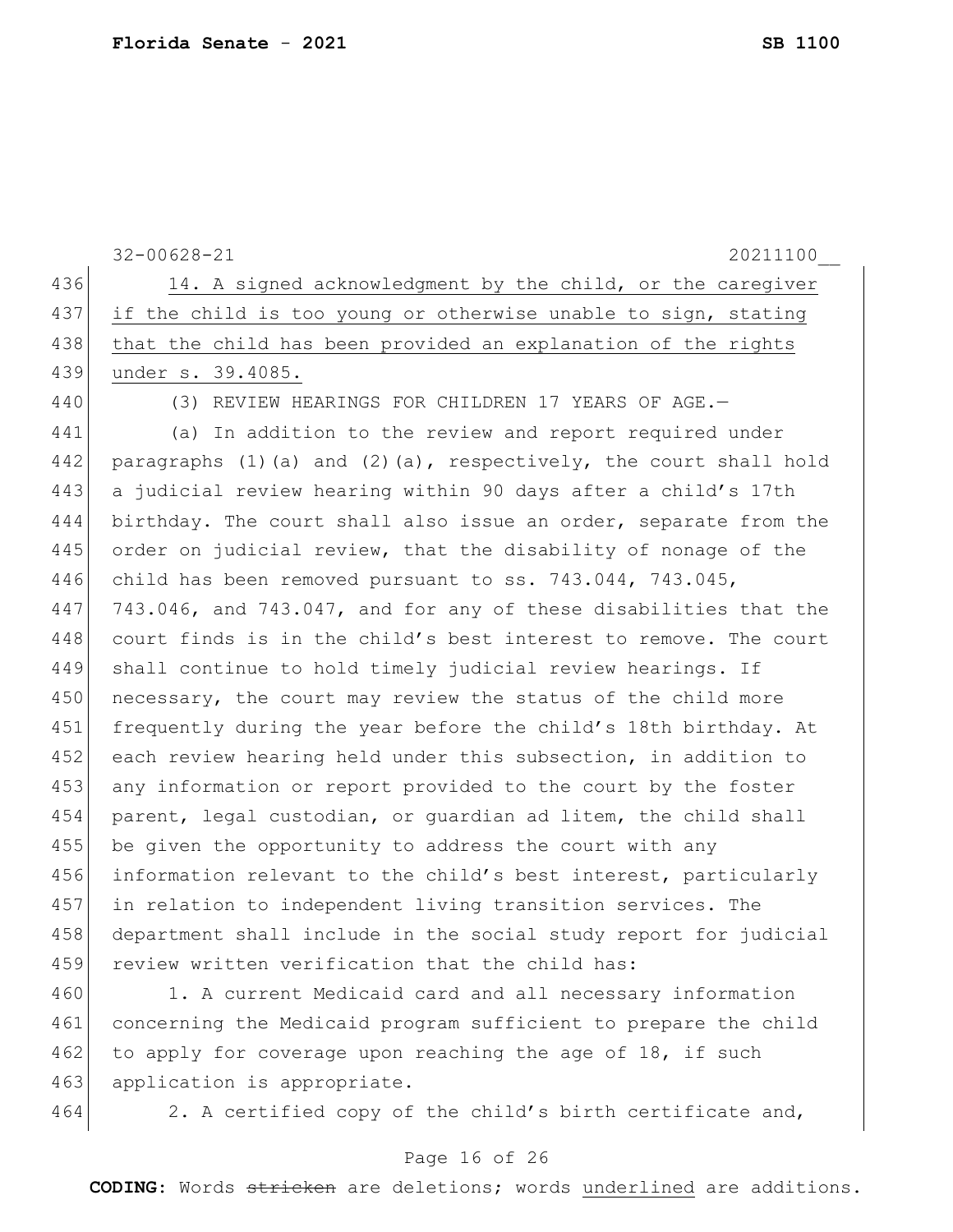32-00628-21 20211100\_\_ 465 if the child does not have a valid driver license, a Florida 466 identification card issued under s. 322.051.

467 3. A social security card and information relating to 468 social security insurance benefits if the child is eligible for 469 those benefits. If the child has received such benefits and they 470 are being held in trust for the child, a full accounting of 471 these funds must be provided and the child must be informed as 472 to how to access those funds.

473 4. All relevant information related to the Road-to-474 Independence Program, including, but not limited to, eligibility 475 requirements, information on participation, and assistance in 476 gaining admission to the program. If the child is eligible for 477 the Road-to-Independence Program, he or she must be advised that 478 he or she may continue to reside with the licensed family home 479 or group care provider with whom the child was residing at the 480 time the child attained his or her 18th birthday, in another 481 licensed family home, or with a group care provider arranged by 482 the department.

483 5. An open bank account or the identification necessary to 484 open a bank account and to acquire essential banking and 485 budgeting skills.

486 6. Information on public assistance and how to apply for 487 public assistance.

488 7. A clear understanding of where he or she will be living 489 on his or her 18th birthday, how living expenses will be paid, 490 and the educational program or school in which he or she will be 491 enrolled.

492 8. Information related to the ability of the child to 493 remain in care until he or she reaches 21 years of age under s.

#### Page 17 of 26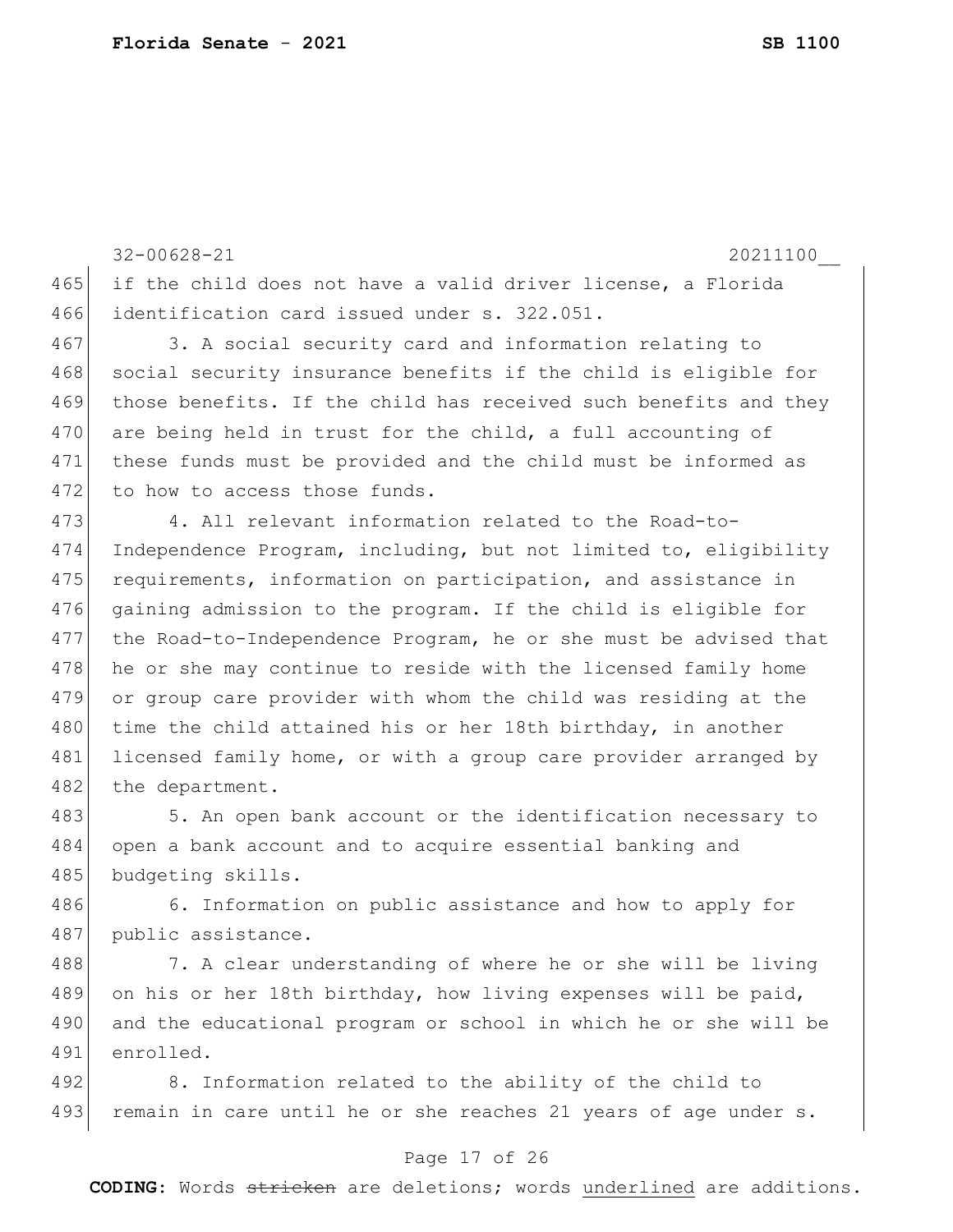|     | $32 - 00628 - 21$<br>20211100                                   |
|-----|-----------------------------------------------------------------|
| 494 | 39.013.                                                         |
| 495 | 9. A letter providing the dates that the child is under the     |
| 496 | jurisdiction of the court.                                      |
| 497 | 10. A letter stating that the child is in compliance with       |
| 498 | financial aid documentation requirements.                       |
| 499 | 11. The child's educational records.                            |
| 500 | 12. The child's entire health and mental health records.        |
| 501 | 13. The process for accessing his or her case file.             |
| 502 | 14. A statement encouraging the child to attend all             |
| 503 | judicial review hearings occurring after the child's 17th       |
| 504 | birthday.                                                       |
| 505 | 15. Information on how to obtain a driver license or            |
| 506 | learner's driver license.                                       |
| 507 | 16. Been provided with the Foster Children's Bill of            |
| 508 | Rights, as described in s. 39.0485, and that the rights have    |
| 509 | been reviewed with the child.                                   |
| 510 | 17. Signed an acknowledgment stating that he or she has         |
| 511 | been provided an explanation of the rights or, if the child is  |
| 512 | too young or otherwise unable to sign, that such acknowledgment |
| 513 | has been signed by the child's caregiver.                       |
| 514 | Section 6. Paragraph (b) of subsection (2) of section           |
| 515 | 409.1415, Florida Statutes, is amended to read:                 |
| 516 | 409.1415 Parenting partnerships for children in out-of-home     |
| 517 | $care. -$                                                       |
| 518 | PARENTING PARTNERSHIPS.-<br>(2)                                 |
| 519 | (b) To ensure that a child in out-of-home care receives         |
| 520 | support for healthy development which gives the child the best  |
| 521 | possible opportunity for success, caregivers, birth or legal    |
| 522 | parents, the department, and the community-based care lead      |
|     |                                                                 |

## Page 18 of 26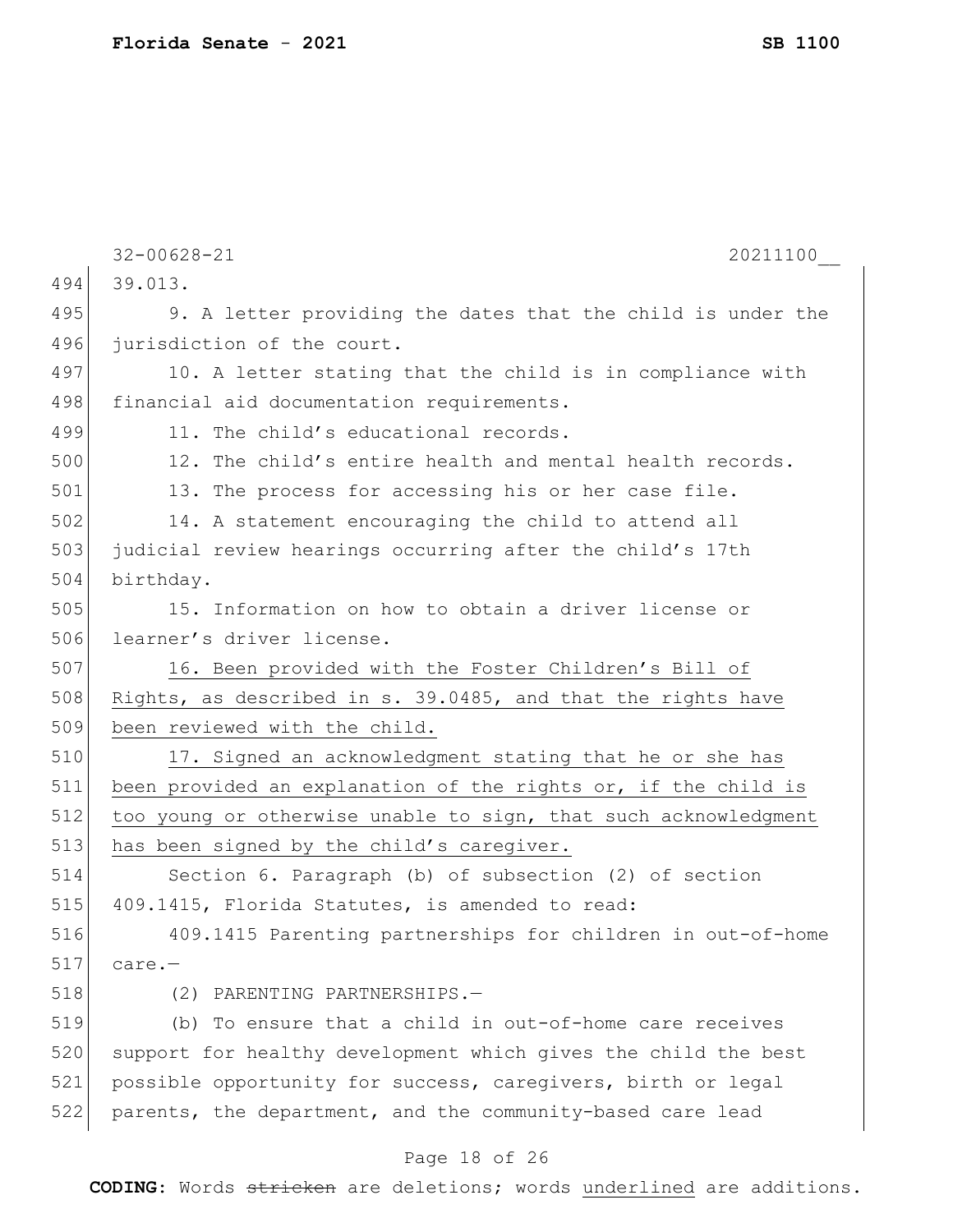523 agency shall work cooperatively in a respectful partnership by 524 adhering to the following requirements: 525 1. All members of the partnership must interact and 526 communicate professionally with one another, must share all 527 relevant information promptly, and must respect the 528 confidentiality of all information related to the child and his 529 or her family. 530 2. The caregiver; the birth or legal parent; the child, if 531 appropriate; the department; and the community-based care lead 532 agency must participate in developing a case plan for the child 533 and the birth or legal parent. All members of the team must work 534 together to implement the case plan. The caregiver must have the 535 opportunity to participate in all team meetings or court 536 hearings related to the child's care and future plans. The 537 department and community-based care lead agency must support and 538 facilitate caregiver participation through timely notification 539 of such meetings and hearings and provide alternative methods 540 for participation for a caregiver who cannot be physically 541 present at a meeting or hearing. 542 3. A caregiver must strive to provide, and the department 543 and community-based care lead agency must support, excellent 544 parenting, which includes: 545 **b.** A loving commitment to the child and the child's safety 546 and well-being. 547 b. Appropriate supervision and positive methods of 548 discipline. 549 c. Encouragement of the child's strengths. 550 d. Respect for the child's individuality and likes and 551 dislikes.

32-00628-21 20211100\_\_

#### Page 19 of 26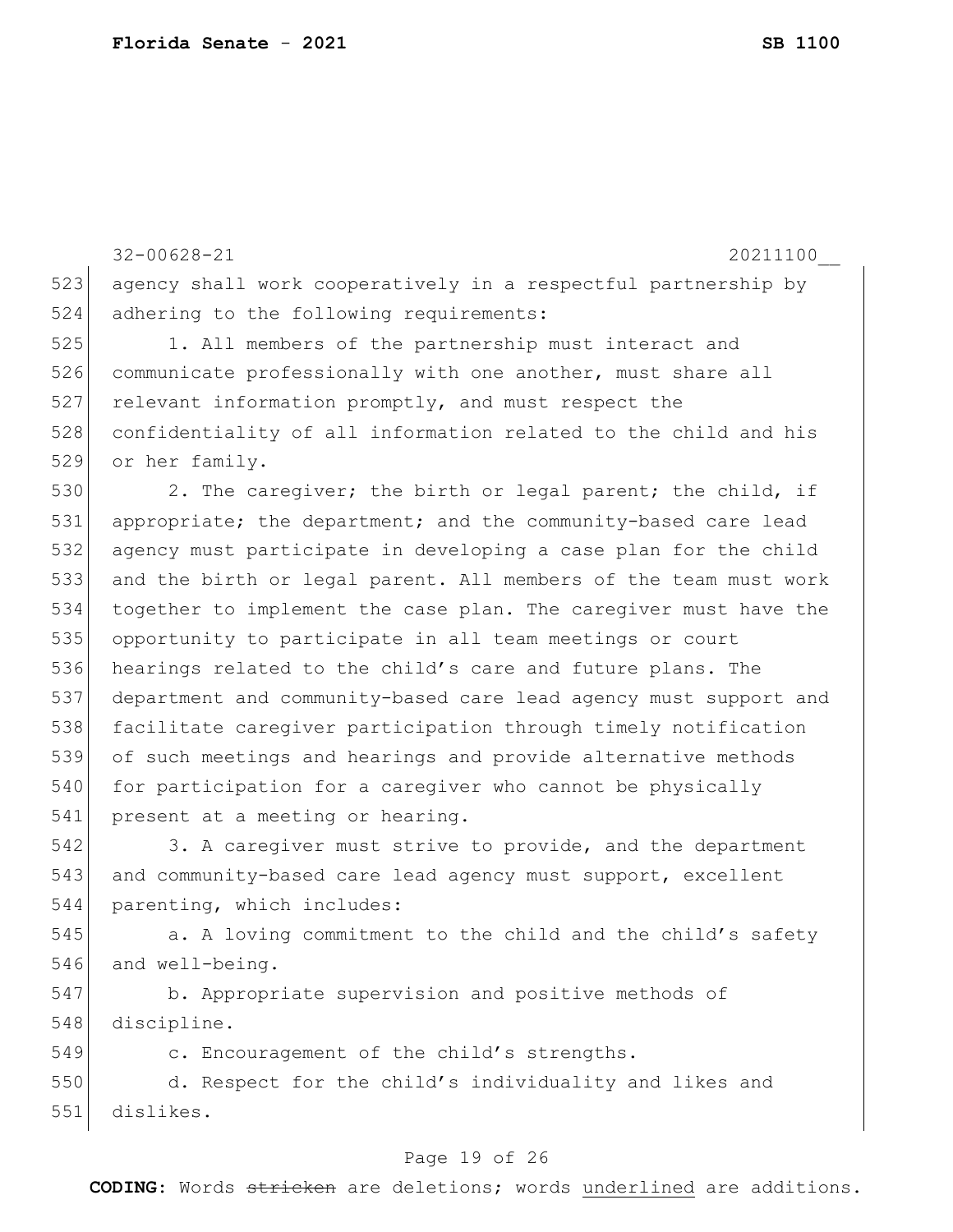|     | $32 - 00628 - 21$<br>20211100                                   |
|-----|-----------------------------------------------------------------|
| 552 | e. Providing opportunities to develop the child's interests     |
| 553 | and skills.                                                     |
| 554 | f. Being aware of the impact of trauma on behavior.             |
| 555 | g. Facilitating equal participation of the child in family      |
| 556 | life.                                                           |
| 557 | h. Involving the child within his or her community.             |
| 558 | i. A commitment to enable the child to lead a normal life.      |
| 559 | 4. A child in out-of-home care must be placed with a            |
| 560 | caregiver who has the ability to care for the child, is willing |
| 561 | to accept responsibility for providing care, and is willing and |
| 562 | able to learn about and be respectful of the child's culture,   |
| 563 | religion, and ethnicity; special physical or psychological      |
| 564 | needs; circumstances unique to the child; and family            |
| 565 | relationships. The department, the community-based care lead    |
| 566 | agency, and other agencies must provide a caregiver with all    |
| 567 | available information necessary to assist the caregiver in      |
| 568 | determining whether he or she is able to appropriately care for |
| 569 | a particular child.                                             |
| 570 | 5. A caregiver must have access to and take advantage of        |
| 571 | all training that he or she needs to improve his or her skills  |
| 572 | in parenting a child who has experienced trauma due to neglect, |
| 573 | abuse, or separation from home; to meet the child's special     |
| 574 | needs; and to work effectively with child welfare agencies, the |
| 575 | courts, the schools, and other community and governmental       |
| 576 | agencies.                                                       |
| 577 | 6. The department and community-based care lead agency must     |
| 578 | provide a caregiver with the services and support they need to  |
| 579 | enable them to provide quality care for the child.              |

580 7. Once a caregiver accepts the responsibility of caring

# Page 20 of 26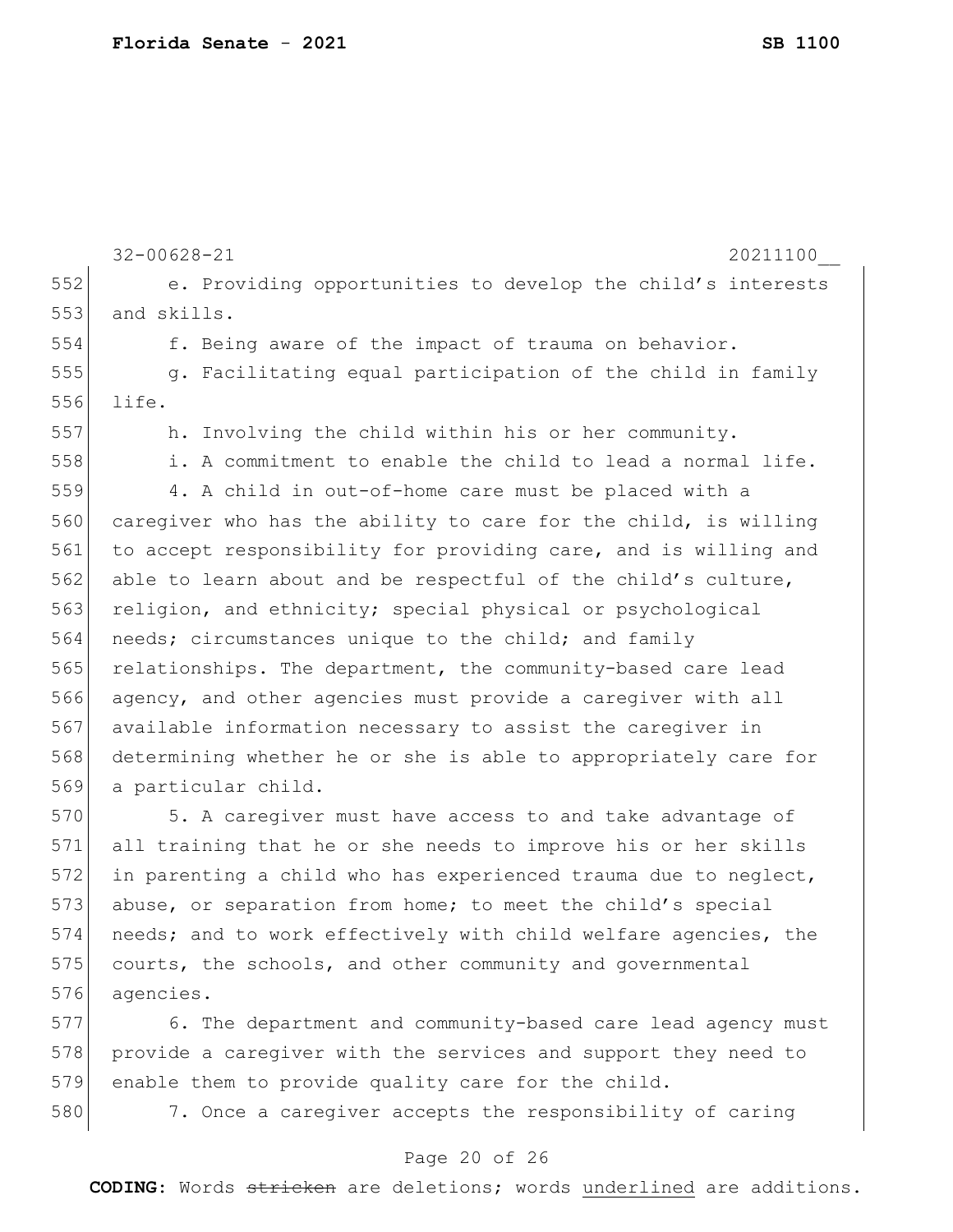581 for a child, the child may be removed from the home of the 582 caregiver only if: 583 a. The caregiver is clearly unable to safely or legally 584 care for the child; 585 b. The child and the birth or legal parent are reunified; 586 c. The child is being placed in a legally permanent home in 587 accordance with a case plan or court order; or 588 d. The removal is demonstrably in the best interests of the 589 child. 590 8. If a child must leave the caregiver's home for one of 591 the reasons stated in subparagraph 7., and in the absence of an 592 unforeseeable emergency, the transition must be accomplished 593 according to a plan that involves cooperation and sharing of 594 information among all persons involved, respects the child's 595 developmental stage and psychological needs, ensures the child 596 has all of his or her belongings, allows for a gradual 597 transition from the caregiver's home, and, if possible, allows 598 for continued contact with the caregiver after the child leaves. 599 9. When the case plan for a child includes reunification, 600 the caregiver, the department, and the community-based care lead 601 agency must work together to assist the birth or legal parent in 602 improving his or her ability to care for and protect the child 603 and to provide continuity for the child. 604 10. A caregiver must respect and support the child's ties 605 to his or her birth or legal family, including parents, 606 siblings, and extended family members, and must assist the child 607 in maintaining allowable visitation and other forms of 608 communication. The department and community-based care lead 609 agency must provide a caregiver with the information, quidance,

32-00628-21 20211100\_\_

#### Page 21 of 26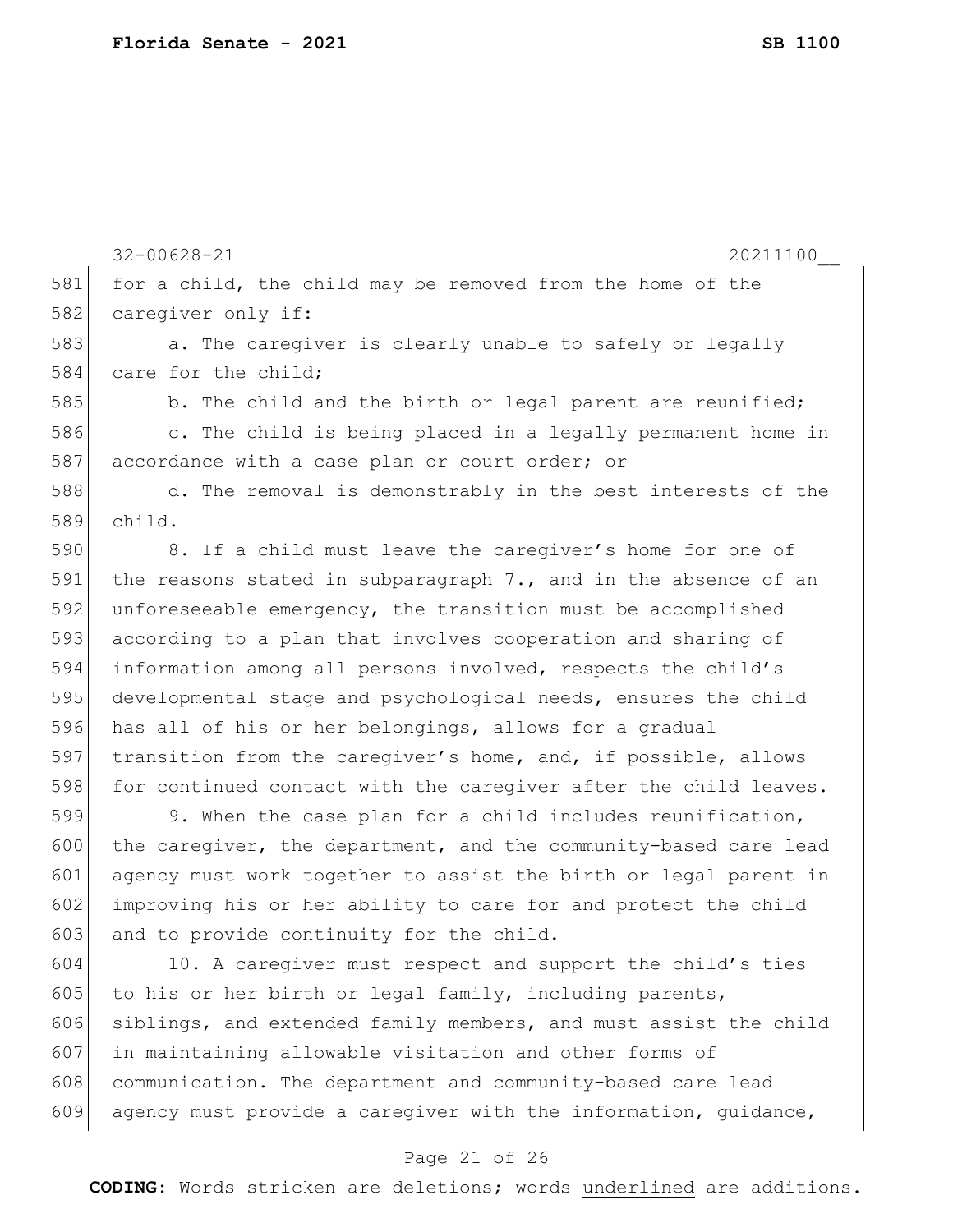32-00628-21 20211100\_\_

610 training, and support necessary for fulfilling this 611 responsibility.

612 11. A caregiver must work in partnership with the 613 department and community-based care lead agency to obtain and 614 maintain records that are important to the child's well-being, 615 including, but not limited to, child resource records, medical 616 records, school records, photographs, and records of special 617 events and achievements.

618 12. A caregiver must advocate for a child in his or her 619 care with the child welfare system, the court, and community 620 agencies, including schools, child care providers, health and 621 mental health providers, and employers. The department and 622 community-based care lead agency must support a caregiver in 623 advocating for a child and may not retaliate against the 624 caregiver as a result of this advocacy.

625 13. A caregiver must be as fully involved in the child's 626 medical, psychological, and dental care as he or she would be 627 for his or her biological child. The department and community-628 based care lead agency must support and facilitate such 629 participation. The caregiver, the department, and the community-630 based care lead agency must share information with each other 631 about the child's health and well-being.

632 14. A caregiver must support a child's school success, 633 including, when possible, maintaining school stability by 634 participating in school activities and meetings. The department 635 and community-based care lead agency must facilitate this 636 participation and be informed of the child's progress and needs.

637 15. A caregiver must ensure that a child in his or her care 638 who is between 13 and 17 years of age learns and masters

#### Page 22 of 26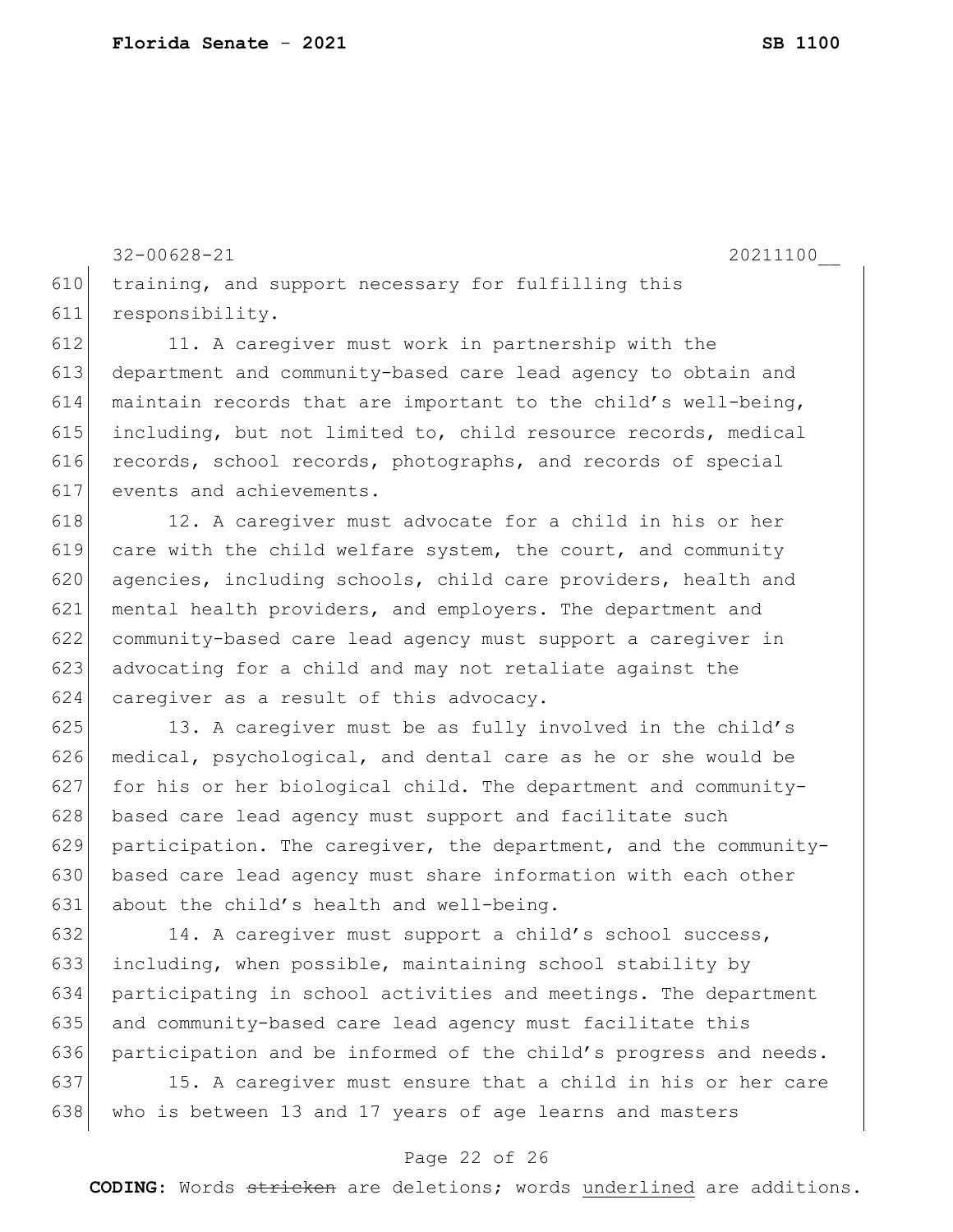|     | $32 - 00628 - 21$<br>20211100                                    |
|-----|------------------------------------------------------------------|
| 639 | independent living skills.                                       |
| 640 | 16. A caregiver must pay the difference between the subsidy      |
| 641 | from an early learning coalition and the full cost charged by an |
| 642 | early education or child care program.                           |
| 643 | 17. A caregiver must ensure that the child in the                |
| 644 | caregiver's care is aware of and understands his or her rights   |
| 645 | under s. 39.4085.                                                |
| 646 | 18. A caregiver must assist the child in contacting the          |
| 647 | Florida Children's Ombudsman, if necessary.                      |
| 648 | 19. The case manager and case manager supervisor must            |
| 649 | mediate disagreements that occur between a caregiver and the     |
| 650 | birth or legal parent.                                           |
| 651 | Section 7. Paragraph (b) of subsection (5) of section            |
| 652 | 409.175, Florida Statutes, is amended to read:                   |
| 653 | 409.175 Licensure of family foster homes, residential            |
| 654 | child-caring agencies, and child-placing agencies; public        |
| 655 | records exemption.-                                              |
| 656 | (5) The department shall adopt and amend rules for the           |
| 657 | levels of licensed care associated with the licensure of family  |
| 658 | foster homes, residential child-caring agencies, and child-      |
| 659 | placing agencies. The rules may include criteria to approve      |
| 660 | waivers to licensing requirements when applying for a child-     |
| 661 | specific license.                                                |
| 662 | (b) The requirements for licensure and operation of family       |
| 663 | foster homes, residential child-caring agencies, and child-      |
| 664 | placing agencies shall include:                                  |
| 665 | 1. The operation, conduct, and maintenance of these homes        |
| 666 | and agencies and the responsibility which they assume for        |
| 667 | children served and the evidence of need for that service.       |
|     | Page 23 of 26                                                    |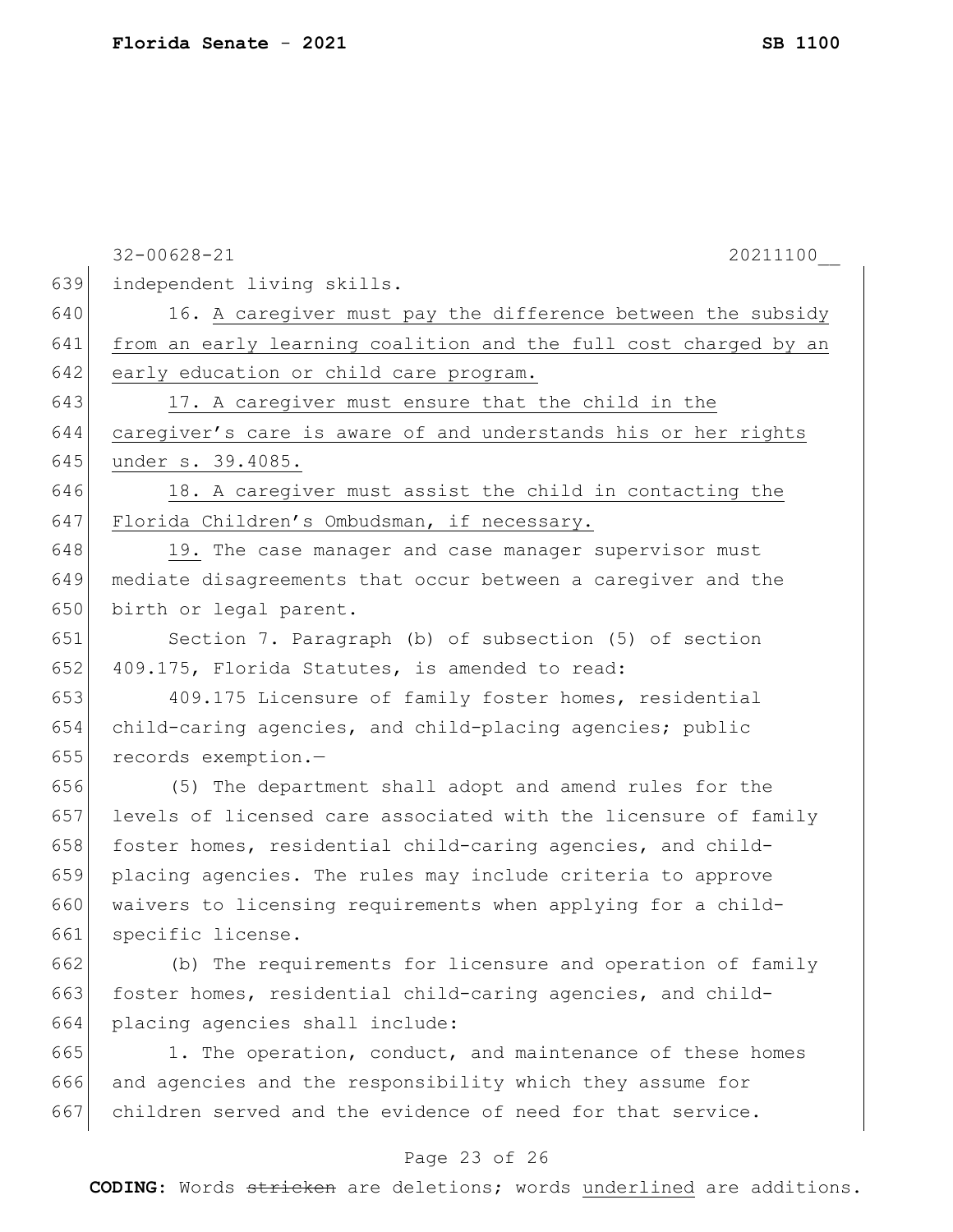|     | $32 - 00628 - 21$<br>20211100                                    |
|-----|------------------------------------------------------------------|
| 668 | 2. The provision of food, clothing, educational                  |
| 669 | opportunities, services, equipment, and individual supplies to   |
| 670 | assure the healthy physical, emotional, and mental development   |
| 671 | of the children served.                                          |
| 672 | 3. The appropriateness, safety, cleanliness, and general         |
| 673 | adequacy of the premises, including fire prevention and health   |
| 674 | standards, to provide for the physical comfort, care, and well-  |
| 675 | being of the children served.                                    |
| 676 | 4. The ratio of staff to children required to provide            |
| 677 | adequate care and supervision of the children served and, in the |
| 678 | case of family foster homes, the maximum number of children in   |
| 679 | the home.                                                        |
| 680 | 5. The good moral character based upon screening,                |
| 681 | education, training, and experience requirements for personnel   |
| 682 | and family foster homes.                                         |
| 683 | 6. The department may grant exemptions from                      |
| 684 | disqualification from working with children or the               |
| 685 | developmentally disabled as provided in s. 435.07.               |
| 686 | 7. The provision of preservice and inservice training for        |
| 687 | all foster parents and agency staff.                             |
| 688 | 8. Satisfactory evidence of financial ability to provide         |
| 689 | care for the children in compliance with licensing requirements. |
| 690 | 9. The maintenance by the agency of records pertaining to        |
| 691 | admission, progress, health, and discharge of children served,   |
| 692 | including written case plans and reports to the department.      |
| 693 | 10. The provision for parental involvement to encourage          |
| 694 | preservation and strengthening of a child's relationship with    |
| 695 | the family.                                                      |
| 696 | 11. The transportation safety of children served.                |

## Page 24 of 26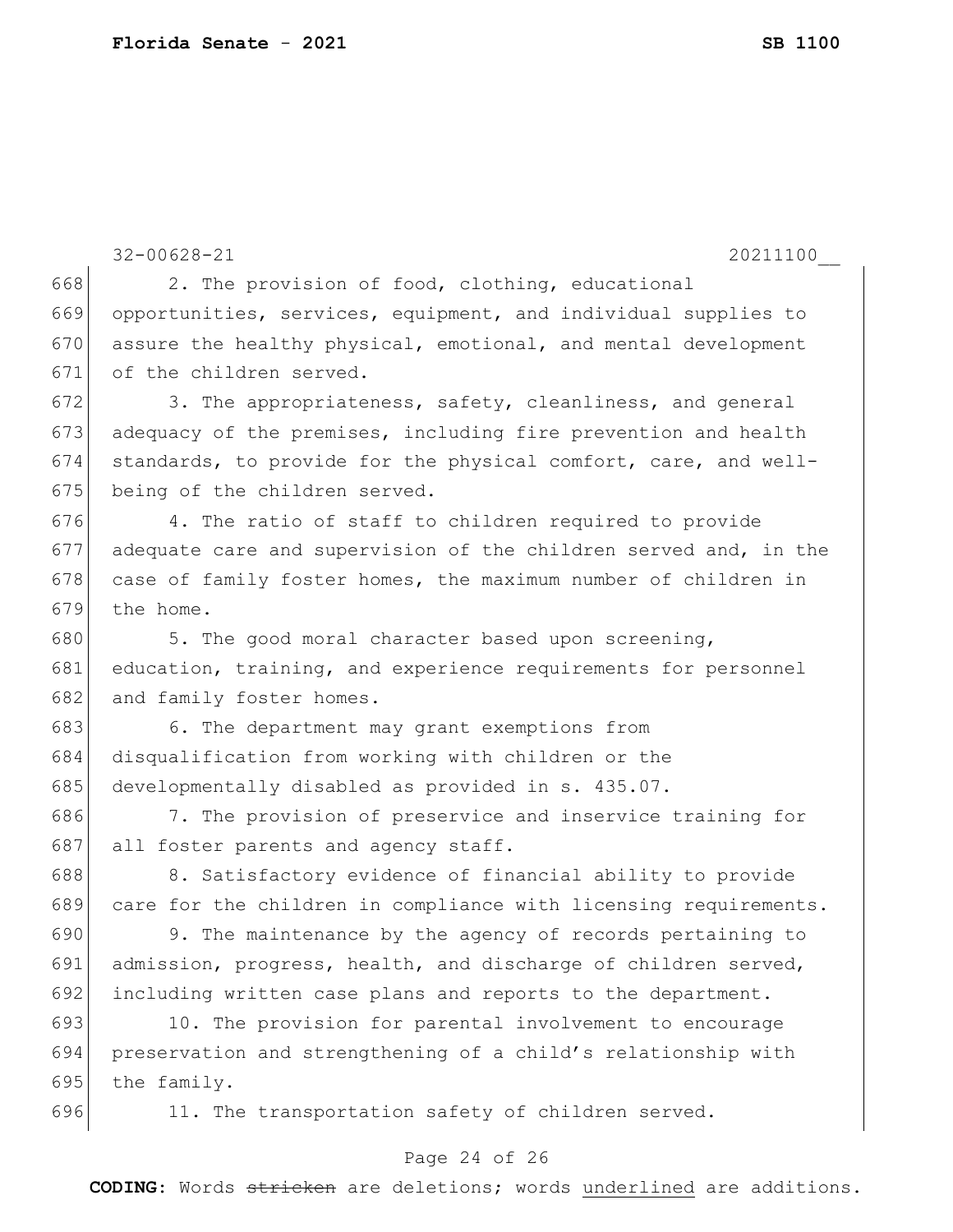|     | $32 - 00628 - 21$<br>20211100                                    |
|-----|------------------------------------------------------------------|
| 697 | 12. The provisions for safeguarding the cultural,                |
| 698 | religious, and ethnic values of a child.                         |
| 699 | 13. Provisions to safeguard the legal rights of children         |
| 700 | served, as well as the rights of children established under s.   |
| 701 | 39.4085.                                                         |
| 702 | Section 8. Section 409.1753, Florida Statutes, is amended        |
| 703 | to read:                                                         |
| 704 | 409.1753 Foster care; duties. The department shall ensure        |
| 705 | that each lead agency provides, within each district, each       |
| 706 | foster home with is given a telephone number for the foster      |
| 707 | parent to call during normal working hours whenever immediate    |
| 708 | assistance is needed and the child's caseworker is unavailable.  |
| 709 | This number must be staffed and answered by individuals          |
| 710 | possessing the knowledge and authority necessary to assist       |
| 711 | foster parents.                                                  |
| 712 | Section 9. Paragraph (m) is added to subsection (1) of           |
| 713 | section 409.988, Florida Statutes, to read:                      |
| 714 | 409.988 Lead agency duties; general provisions.-                 |
| 715 | (1) DUTIES. - A lead agency:                                     |
| 716 | (m) Shall recruit and retain foster homes. In performing         |
| 717 | such duty, a lead agency shall:                                  |
| 718 | 1. Develop a plan to recruit and retain foster homes using       |
| 719 | best practices identified by the department and specify how the  |
| 720 | lead agency complies with s. 409.1753.                           |
| 721 | 2. Annually submit such plan to the department for               |
| 722 | approval.                                                        |
| 723 | 3. Provide to the department a quarterly report detailing        |
| 724 | the number of licensed foster homes and beds and occupancy rate. |
| 725 | 4. Conduct exit interviews with foster parents who               |

## Page 25 of 26